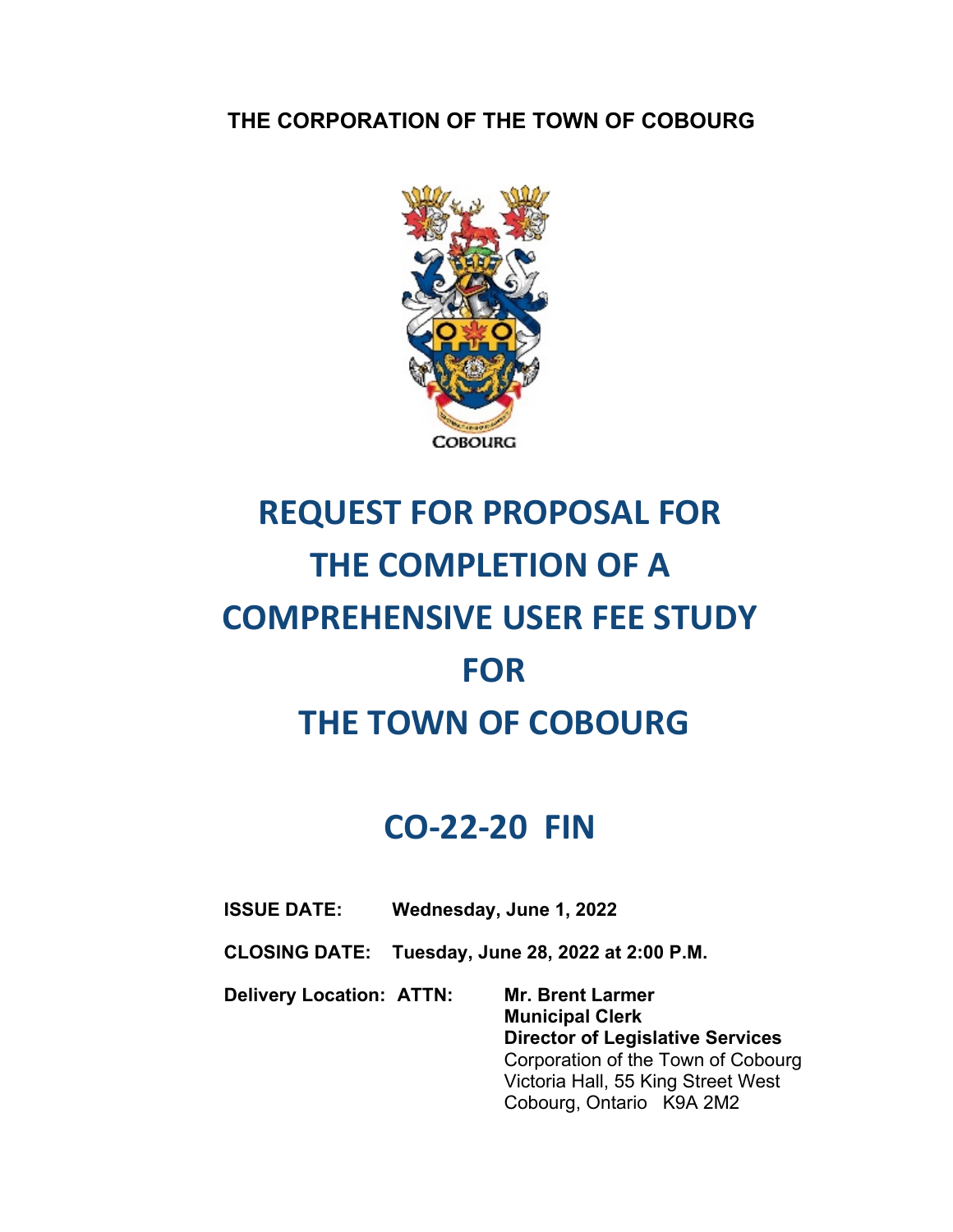#### **LATE SUBMISSIONS WILL NOT BE ACCEPTED**

#### **THE LOWEST PROPOSAL OR ANY PROPOSAL AT ALL WILL NOT BE NECESSARILY ACCEPTED**



#### **THE CORPORATION OF THE TOWN OF COBOURG**

### RFP RECEIPT LABEL

#### **THIS LABEL MUST BE SECURELY ATTACHED TO THE FRONT OF THE SEALED ENVELOPE CONTAINING THE RFP BID.**

**ALL RFPS MUST BE RECEIVED AT:** 

#### **LEGISLATIVE SERVICES, 55 King Street West, Cobourg ON K9A 2M2**

**905-372-4301** 

| <b>COMPLETED BY DEPARTMENT ISSUING RFP BID</b> |                                        |  |
|------------------------------------------------|----------------------------------------|--|
| I RFP BID NUMBER:                              | CO-22-20 FIN                           |  |
| I RFP BID NAME:                                | Request for Proposal - Comprehensive   |  |
|                                                | User Fee Study for the Town of Cobourg |  |
| CLOSING DATE:                                  | Tuesday, June 28, 2022                 |  |
| <b>CLOSING TIME:</b>                           | $2:00$ P.M.                            |  |

| <b>COMPLETED BY COMPANY SUBMITTING RFP</b> |  |  |
|--------------------------------------------|--|--|
| I SUBMITTED BY:                            |  |  |
| COMPANY CONTACT:                           |  |  |
| I COMPANY NAME:                            |  |  |
| COMPANY ADDRESS:                           |  |  |
| COMPANY PHONE:                             |  |  |

| <b>LEGISLATIVE SERVICES USE ONLY</b>                                                             |       |                  |  |  |
|--------------------------------------------------------------------------------------------------|-------|------------------|--|--|
| <b>RFP RECEIPT:</b>                                                                              |       |                  |  |  |
| DATE:                                                                                            | TIME: | <b>INITIALS:</b> |  |  |
| Bu Jam 846,8848, Buncheston, Balter (ast Mandy 48, 8848) Dart 7.4, Osstice 7, DETHENI DEGEIDT OF |       |                  |  |  |

**By-law 016-2012, Purchasing Policy (est March 19, 2012)**Part 7.1, Section 7, RETURN RECEIPT OF COMPETITIVE BID DOCUMENTS, Purchasing Policy,

"*Bids will be issued from and received at the office of the Municipal Clerk, located at the Main Floor of Victoria Hall, 55 King Street West, Cobourg, Ontario K9A 2M2, using the appropriate label or envelope as provided in bid package*."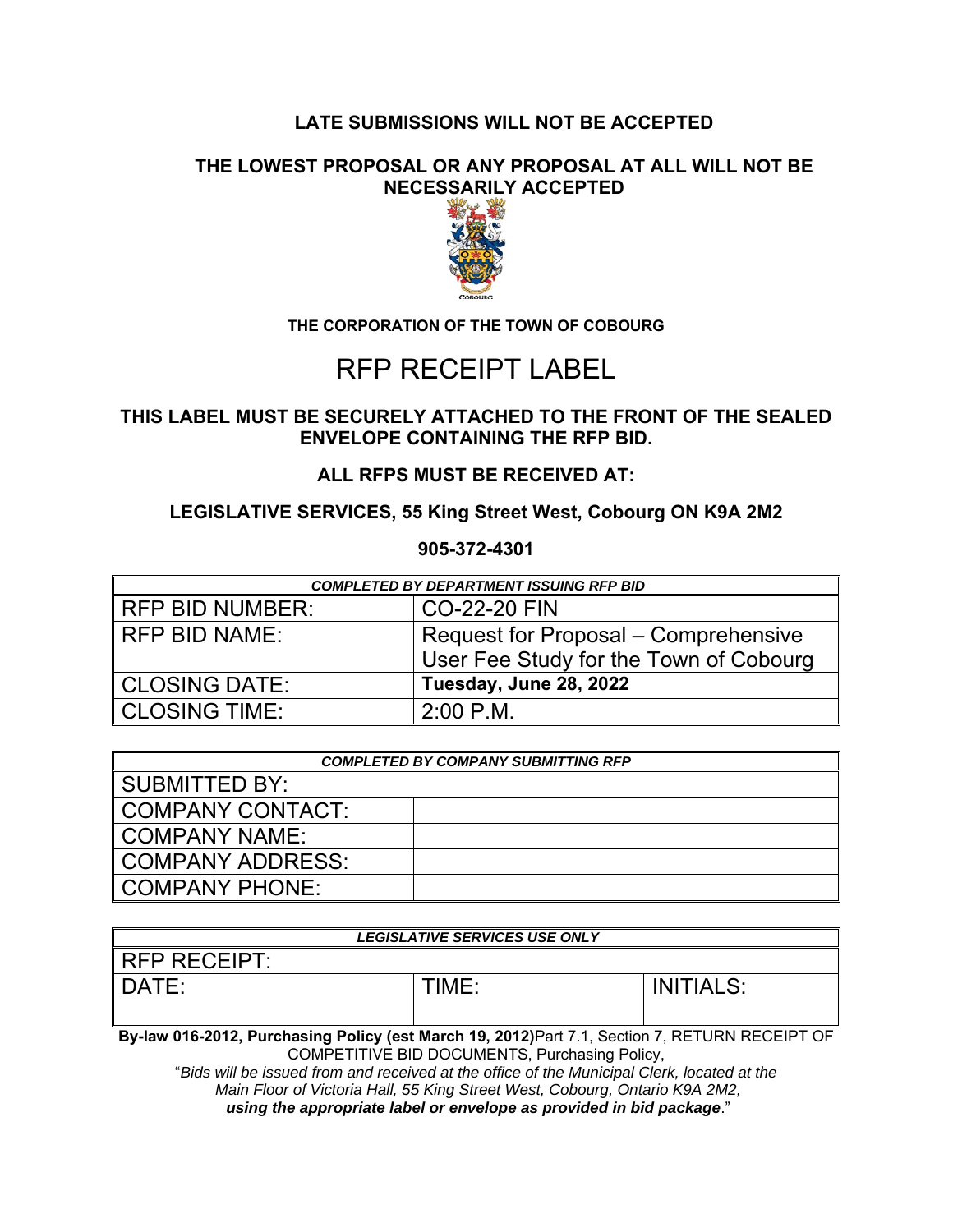# **1.0 INTRODUCTION**

The request for proposal (RFP) is an invitation by the Town of Cobourg to prospective proponents to submit proposals for consulting services to perform a comprehensive user fee study that will make recommendations on the existing user fee schedule, potential new user fees not currently being charged by the municipality and develop policies related to user fees.

The comprehensive user fee study will identify and make recommendations in the following areas:

- Assess the appropriateness of the Town's current funding allocation between user fees and taxation for the provision of municipal services.
- Provide a comparison of current Town user fees to those charged by other comparator municipalities.
- Identify any potential areas for user fees not currently being charged by the Town.
- Provide suggested policies and methodologies to provide for regular updates to user fees, including policies relating to cancellations, collections and refunds.
- Suggest strategies to ensure that user fees remain justified and defensible based on the costs of providing those services.

# **2.0 INFORMATION FOR PROPONENTS**

All proposals must be received on or before **June 28, 2022 at 2:00 P.M**., in order for a proposal to be received it must be delivered by Courier, in hand, or by postal service and received by an authorized representative from the Municipal Clerk's Office of the Town of Cobourg at the indicated address and clearly marked using the RFP Proposal Label issued by the Town of Cobourg.

Proponents should divide their proposals into two, separate, sealed envelopes:

a) **Technical Envelope –** The first envelope should contain 1 hard copy labelled 'MASTER' and one (1) electronic copy in Adobe PDF of all information related to the proponent's technical submission, including the Submission Form (Appendix A), and all responses to the rated criteria requirements. Proponents are also required to submit four (4) sets of their **Technical**  proposal as required and outlined within this Request for Proposal document and may be photocopied and marked as 'DUPLICATE'.

b) **Pricing Envelope** – The second envelope should contain 1 hard copy and one (1) electronic copy in Adobe PDF of the proponent's completed Pricing Form (Appendix B).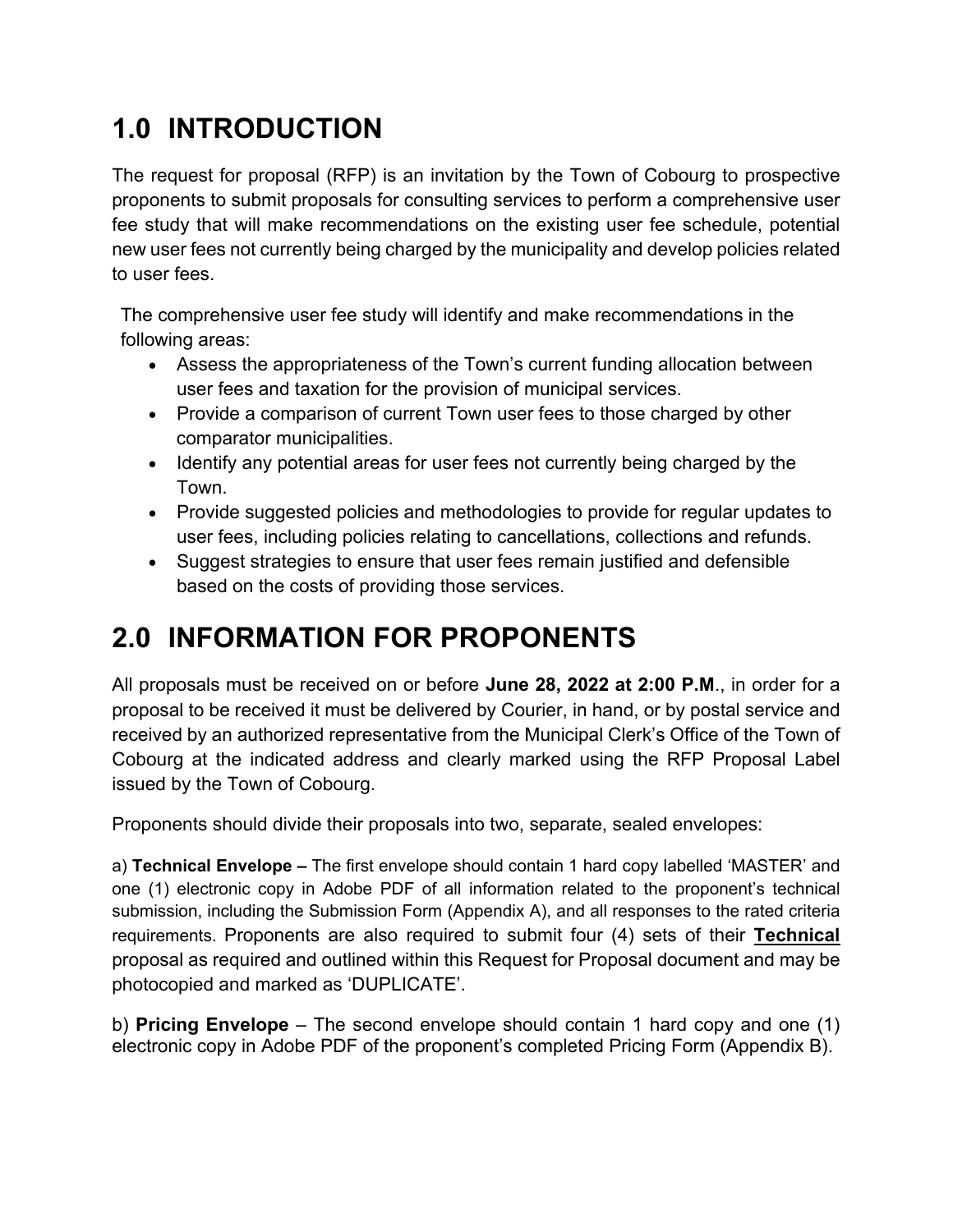#### **ALL PROPOSALS MUST BE RECEIVED NO LATER THAN 2:00 P.M. ON TUESDAY, JUNE 28, 2022.**

Proposals received by 2:00 P.M. as shown on the stamp and RFP Label at the Municipal Clerk's Office are 'On Time' and will be accepted. Proposals received at 2:01 P.M. or later, as shown on the stamp and RFP Label at the Municipal Clerk's Office will be considered late, will be rejected and returned unopened to the respective Proponent.

The submitted and accepted RFP Label and Stamp is the official time for the deadline for submission. No other clock or source will be recognized when considering the submission date and time of proposals.

A proposal may be altered by submitting another proposal at any time up to the specified time and date for proposal closing. The last proposal received shall supersede and invalidate all proposals previously received by the proponent for the contract.

A proposal may be withdrawn at any time up to the specified time and date for the proposal closing by submitting a letter bearing the proponents signature to the Municipal Clerk's Office for the Town of Cobourg. Such a submission must be received in sufficient time to be marked with the time and date of the receipt.

The Town of Cobourg shall not be liable for any cost of preparation or presentation of proposals, and all proposals and accompanying documents submitted by the Proponent become the property of the Town of Cobourg and will not be returned. There will be no payment to the Proponents for work related to, and materials supplied in preparation, presentation and evaluation of any proposal, nor for the Contract negotiations whether they are successful or unsuccessful.

The Town of Cobourg, its elected officials, employees and agents shall not be responsible for any liabilities, costs, expenses, loss or damage incurred, sustained or suffered by any Proponent, prior or subsequent to, or by reason of any delay in the acceptance of any proposal.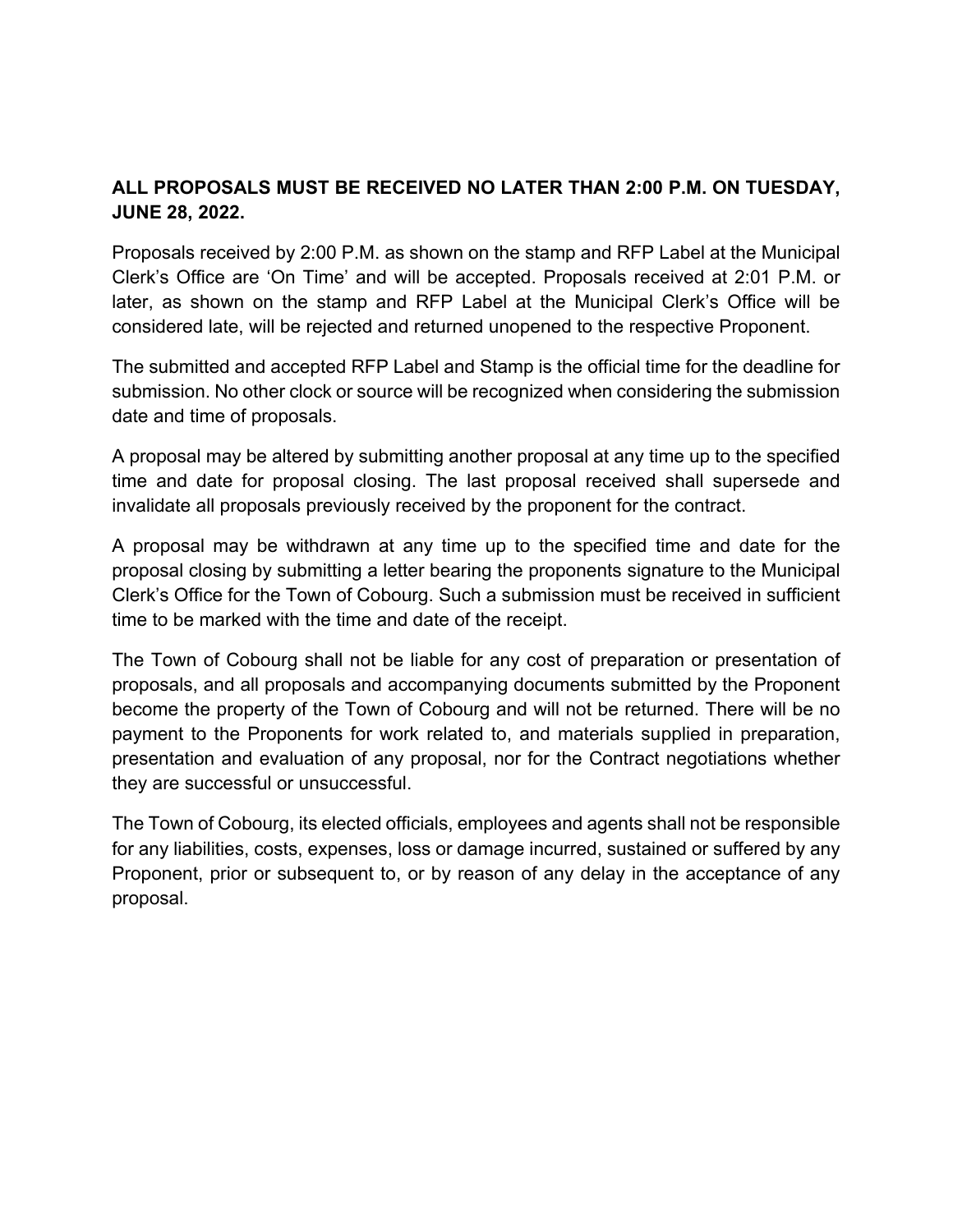# **3.0 DESIGNATED OFFICIAL**

For the purpose of this contract, Brent Larmer, Municipal Clerk/Director of Legislative Services is the "Designated Official" and shall perform the following functions: releasing, recording and receiving proposals, recording and checking of submissions, answering queries from perspective proponents, reviewing proposals received, ruling on those not completing or meeting requirements and coordinating the evaluation of the responses.

### **4.0 QUESTIONS/INQUIRES**

Each Proponent must satisfy himself/herself by personal study of the RFP documents. There will be no consideration of any claim, after submission of Proposals, that there is a misunderstanding with respect to the conditions imposed by this RFP. Should the Proponent require more information or clarification on any point, it must be obtained prior to the submission of the RFP.

Inquiries regarding the Request for Proposal process or format of the response must be directed, in writing to Brent Larmer, Municipal Clerk/Director of Legislative Services by email to clerk@cobourg.ca.

All clarification requests are to be sent in writing to the Designated Official noted above. No clarification requests will be accepted by telephone. Response to clarification requests will be provided to all interested parties. Inquires must not be directed to other Town of Cobourg Employees or elected officials. Directing inquires to other than the Designated Official may result in your submission being rejected.

Inquires received within three (3) days of the closing date will NOT be answered nor will a response be provided to the Proponent.

# **5.0 ADDENDA**

The Designated Official will issue changes to the RFP documents, which may include amendments to the submission deadline or changes to the scope of work or qualifications of Proponents, by addendum only. No other statement, verbal or written, made by the Town of Cobourg will amend the RFP documents. The Town will make every effort to issue all addenda no later than **June 21, 2022.**

The Proponent shall not rely on any information or instructions by the Town of Cobourg or a Town Representative except the RFP documents and any addenda issued pursuant to this Section.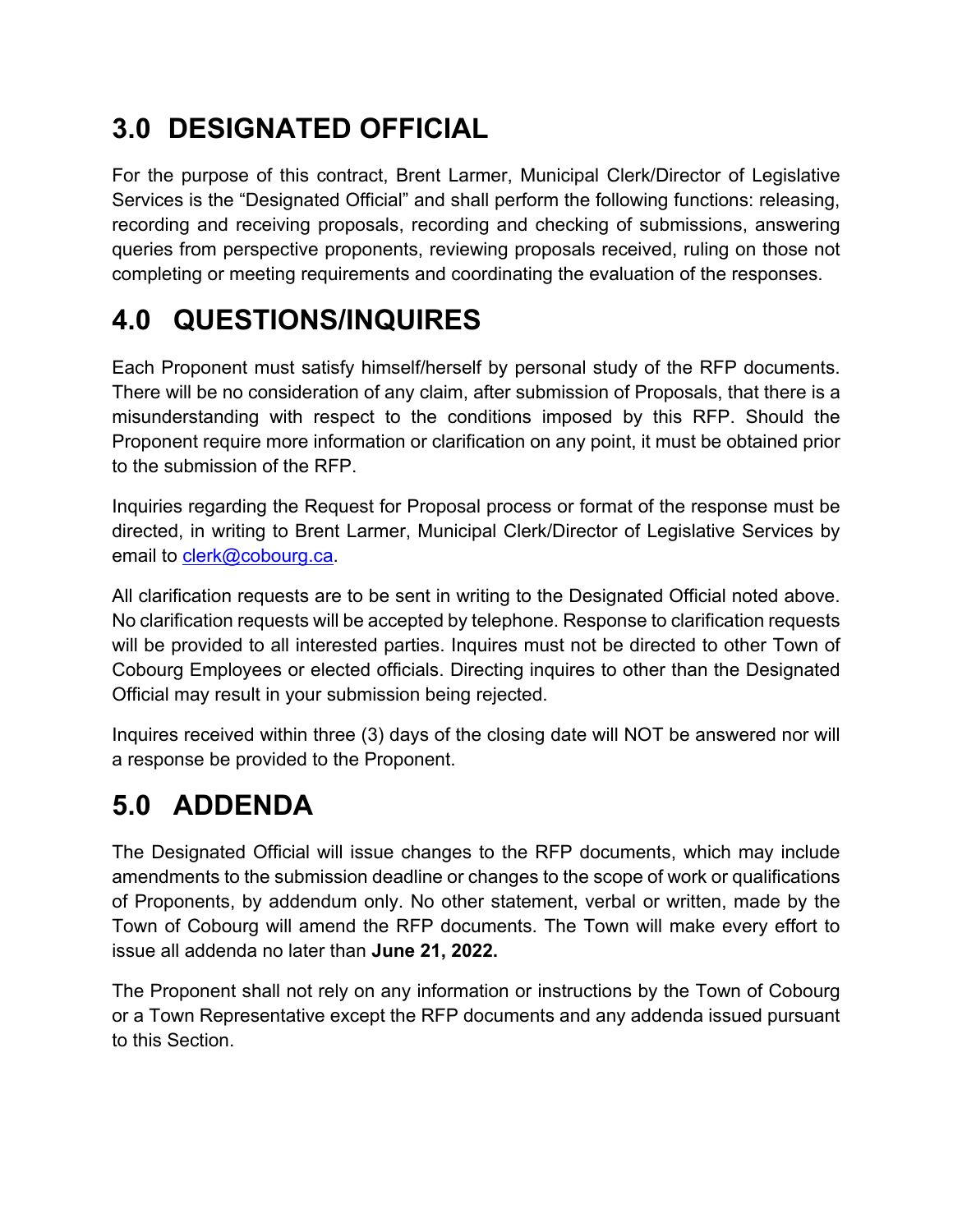The Proponent is solely responsible to ensure that it has received all addenda issued by the Town. Proponents may seek confirmation of the number of addendum issued under this RFP in writing to Brent Larmer, Municipal Clerk by email clerk@cobourg.ca

# **6.0 RFP SCHEDULE OF EVENTS**

The RFP process will be governed according to the following schedule. Although every attempt will be made to meet all dates, the Town of Cobourg reserves the right to modify or alter any or all of the dates at its sole discretion by notifying all proponents in writing at the address indicated in the completed RFP submitted to the Town of Cobourg.

| <b>Issued RFP:</b>            | <b>WEDNESDAY, JUNE 1, 2022</b>             |  |
|-------------------------------|--------------------------------------------|--|
| Last Day for Questions:       | <b>FRIDAY, JUNE 24, 2022</b>               |  |
| RFP close:                    | <b>TUESDAY, JUNE 28, 2022 at 2:00 P.M.</b> |  |
| Interviews and Presentations: | <b>TBA, IF NECESSARY</b>                   |  |

\*Dates noted above are an approximation only and are subject to change.

# **7.0 GENERAL CONDITIONS**

### **7.1 TOWN'S RIGHT TO ACCEPT OR REJECT**

The Town of Cobourg reserves the right to reject any or all proposals, including without limitation the lowest proposal, and award the Contract to whomever the Town of Cobourg its sole and absolute discretion deems appropriate notwithstanding any custom of the trade to the contrary nor anything contained in the Contract Documents or herein.

Without limiting the generality of the foregoing, The Town of Cobourg reserves the right, in its sole and absolute discretion, to accept or reject any Proposal which in the view of the Town of Cobourg is incomplete, obscure, or irregular, which has erasures or corrections in the documents, which contains exceptions and variations, which omits one or more prices, which contains prices the Town of Cobourg considers unbalanced, or which is unaccompanied by a requirement that was asked of each Proponent within the RFP deliverables.

Criteria which may be used by the Town of Cobourg in evaluating proposals and awarding the contract are in the Town of Cobourg's sole and absolute discretion and without limiting the generality of the foregoing, may include one or more of: price; total cost to the Town of Cobourg; reputation; claims history of the Proponent; qualifications and experience of the Proponent and its personnel; quality of services and personnel proposed by the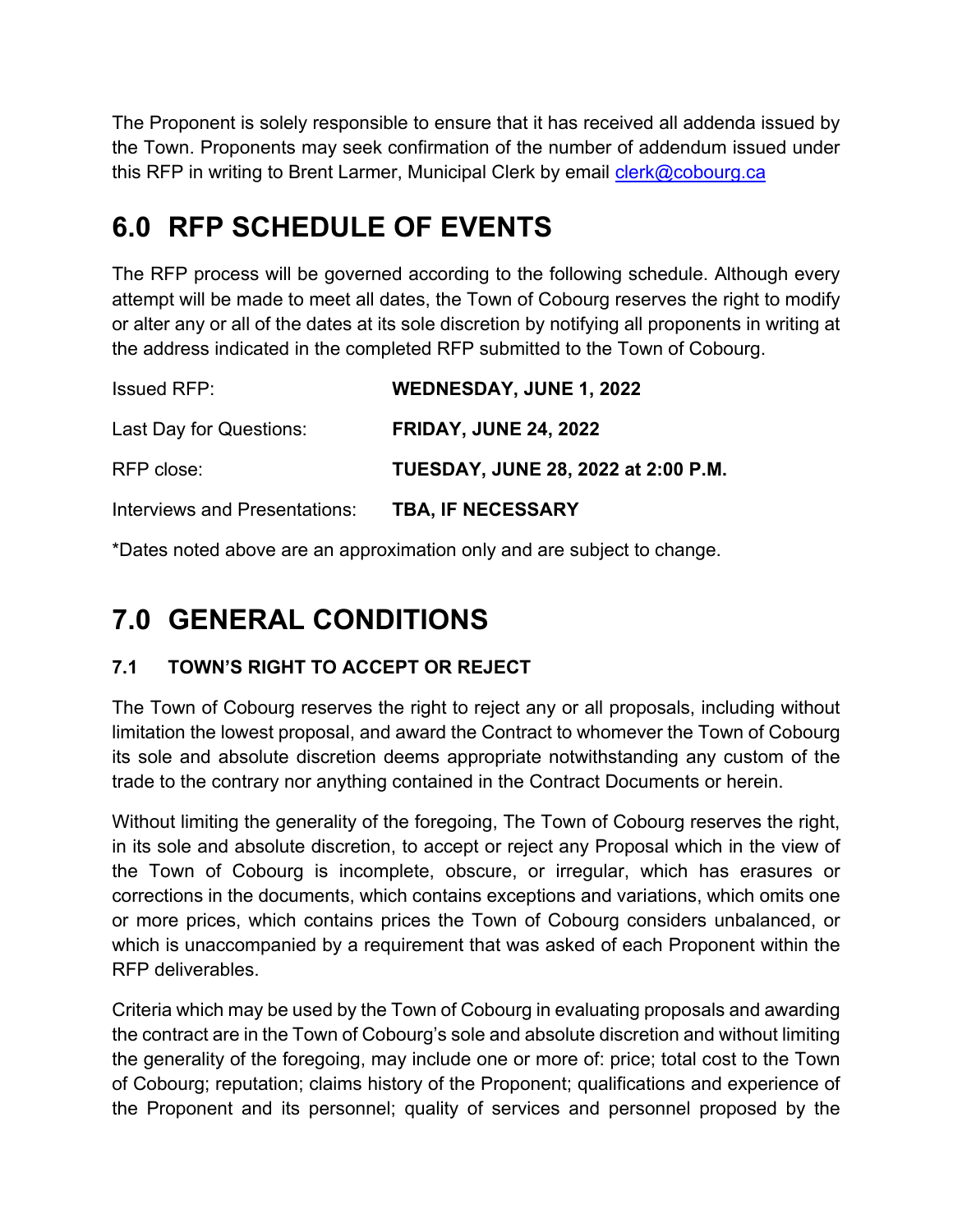Proponent; and ability of the Proponent to ensure continuous availability of qualified and experienced personnel.

Should the Town of Cobourg not receive any RFP submissions satisfactory to the Town of Cobourg, the Town in its sole and absolute discretion, the Town reserves the right to resubmit a new RFP Process for the Contract, or negotiate a contract for the whole or any part of the Contract with any one or more persons whatsoever, including one or more of the Proponents.

The Town reserves the right to request clarification of information contained in a proposal.

The Town reserves the right to modify any and all requirements stated in the Request for Proposal at any time prior to the possible awarding of the contract.

The Town reserves the right to cancel this Request for Proposal at any time, without penalty or cost to the Town. This Request for Proposal should not be considered a commitment by the Town of Cobourg to enter into any contract.

The award to the Successful Proponent is a recommendation by the Evaluation Committee to Cobourg Municipal Council to execute an Agreement. The Town reserves the right to enter into negotiations with the Successful Proponent. If these negotiations are not successfully concluded, the Town reserves the right to begin negotiations with the next selected Proponent. There is no guarantee that Cobourg Municipal Council will execute any Agreement.

Proposals shall remain open and subject to acceptance for a period of ninety (90) days from closing date.

In the event of any disagreement between the Town and the Proponent regarding the interpretation of the provisions of the Request for Proposal, the Municipal Clerk/Director of Legislative Services or an individual acting in that capacity for the Town, shall make the final determination as to interpretation. No proposal shall be accepted from any person or Proponent who, has a claim or has instituted a legal proceeding against the Town or against whom the Town has a claim or has instituted a legal proceeding, without the prior approval of Council. This applies whether the legal proceeding is related or unrelated to the subject matter of this RFP.

#### **7.2 CONFLICT OF INTEREST**

a) The Proponent further declares that no Member of the Council of the Town of Cobourg and no officer or employee of the Town of Cobourg will become interested directly or indirectly as a contracting party, partner, shareholder, surety, or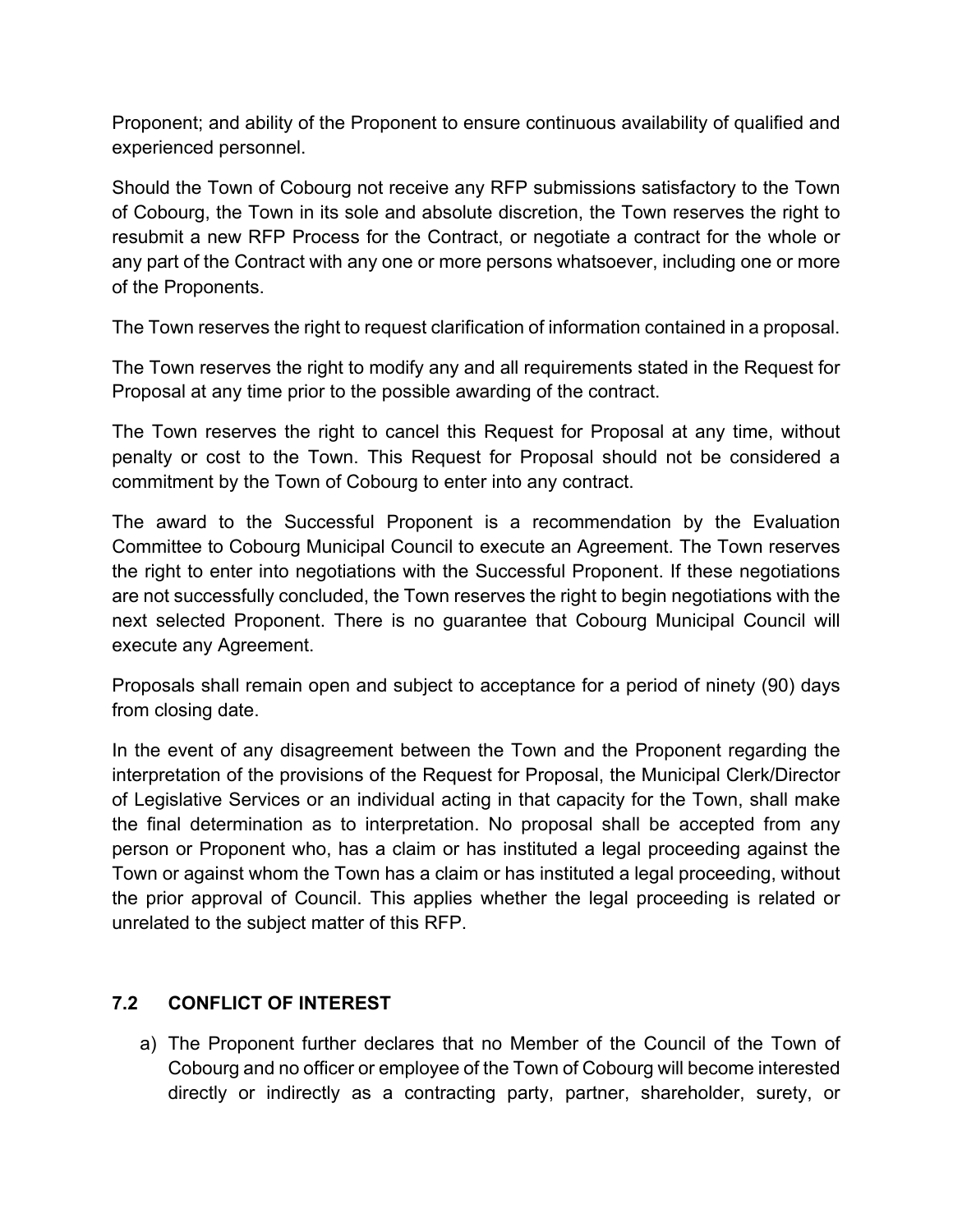otherwise in or in the performance of the Contract or in the supplies, work or business to which it relates, or in any portion of the profits thereof, or in any of the money to be derived there from.

- b) Should the Proponent feel that a conflict of interest or potential conflict of interest exists; the Proponent must disclose this information to the Town of Cobourg prior to the submission of a proposal. The Town of Cobourg may, at its discretion, delay any evaluation or award until the matter is resolved to the Town of Cobourg's satisfaction. The Town of Cobourg may allow a conflict of interest or potential conflict of interest to exist if it is satisfied that there are adequate safeguards in place and if the Town of Cobourg determines that it is in its best interests to do so.
- c) The Town reserves the right to disqualify a proposal where the Town believes a conflict of interest or potential conflict of interest exists.

#### **7.3 SUBSTANTIAL COMPLIANCE OF PROPOSALS**

In the event that a preferred proposal does not entirely meet the requirements of the Town, the Town reserves the right to accept any proposal that substantially complies with the requirements of this RFP in its sole and absolute discretion but notes that any failure to complete a requirement of the RFP will likely impact upon the evaluation criteria and may result in the Proposal being deemed non-responsive.

#### **7.4 DISQUALIFICATION OF PROPONENTS**

More than one proposal from an individual firm, partnership, corporation or association under the same or different names will not be considered. Collusion between Proponents will be sufficient for rejection of any proposals so affected.

#### **7.5 CONFIDENTIALITY**

The proposal must not be restricted by any statement, covering letter or alteration by the Proponent in respect of confidential or proprietary information. The Town of Cobourg will treat all proposals as confidential. The Town will comply with the *Municipal Freedom of Information and Protection of Privacy Act,* and its retention by-law pursuant to the *Municipal Act, 2001* in respect of all proposals. All Public Reports approved by the Council of the Town of Cobourg will become public information.

Proponents acknowledge that the Town of Cobourg, being an Ontario municipality, is subject to the *Municipal Freedom of Information and Protection of Privacy Act, RSO 1990, c. M. 56* ("MFIPPA") and as a result, some information may be required to be disclosed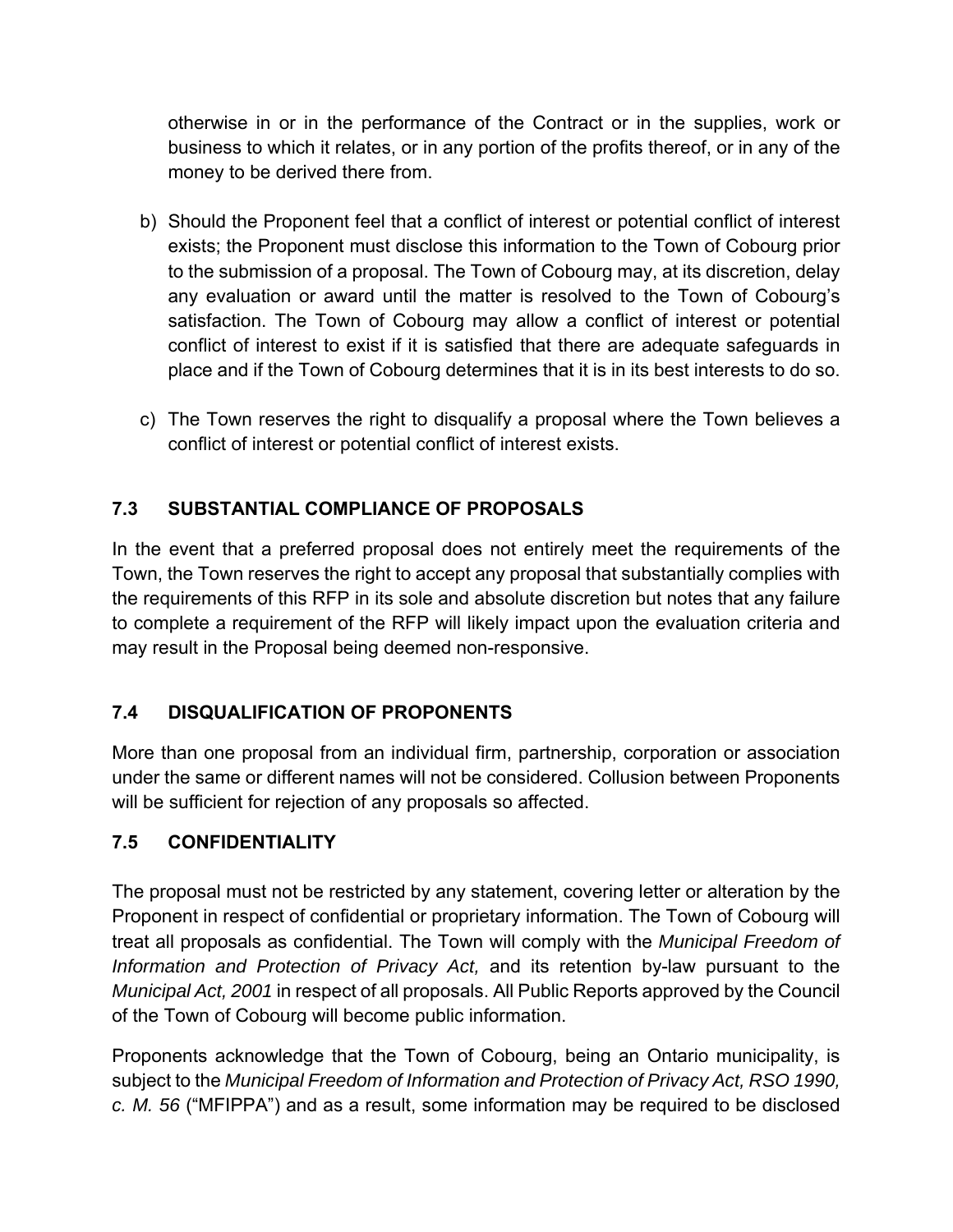by the Town of Cobourg as a statutory requirement. Proponents agree that notwithstanding this section 8.5 of the RFP the Town shall have no obligation with respect to the disclosure of confidential information and the Proponent, by submitting a Proposal, does hereby fully and finally release the Town from any liability for disclosing confidential information in the event the Town discloses confidential information in accordance with a lawful statute applicable in Ontario, including MFIPPA, or is ordered to disclose such information by the Office of the Information and Privacy commissioner or any court or tribunal of competent jurisdiction.

### **7.6 PROPOSAL ASSIGNMENTS**

The successful Proponent will not be permitted to assign or transfer any portion of the proposal as submitted or the subsequent agreement without prior written approval from the Town of Cobourg.

### **7.7 PURCHASING POLICY BY-LAW NO. 016-2012**

Submissions will be solicited, received, evaluated, accepted and processed in accordance with the Town of Cobourg's Purchasing Policies as amended from time to time attached to the RFP as Annex 'A'.

### **7.8 FAILURE TO PERFORM**

Failure to comply with all terms and conditions of this proposal, and failure to supply all documentation, as required herein, shall be just cause for cancellation of the award. The Town shall then have the right to award this contract to any other Proponent or to re-issue this RFP.

### **7.9 COMPLIANCE WITH THE ACCESSIBILITY FOR ONTARIO WITH DISABILITIES ACT 2005**

The Proponent shall ensure that all its employees and agents receive training regarding Accessibility as outlined in the Accessible Customer Service Standard (Ontario Regulation 429/07) and the Integrated Accessibility Standards Regulation (Ontario Regulation 191/11). The Proponent is responsible to ensure that all of its employees, volunteers and others for which the Proponent is responsible are adequately trained.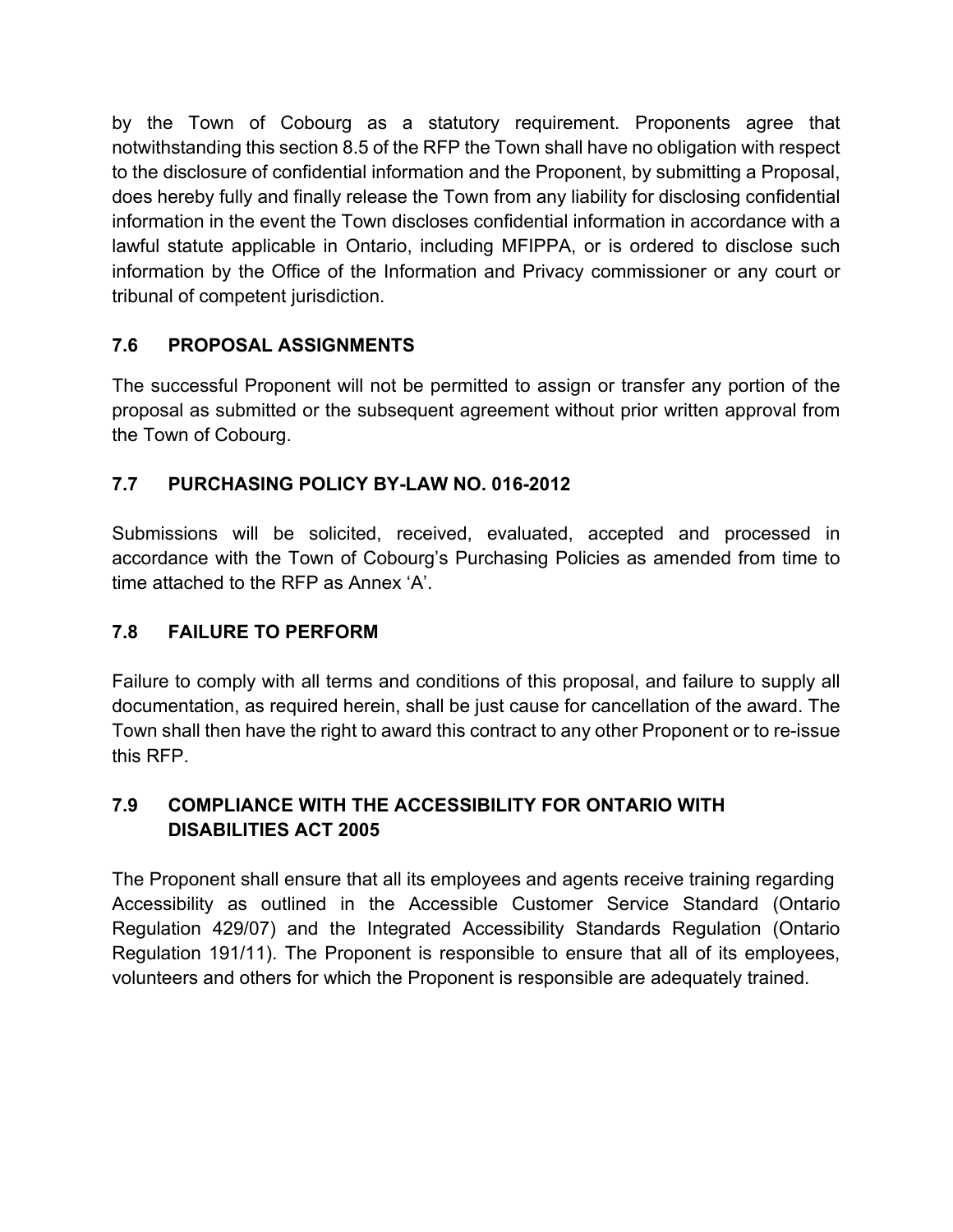#### **7.10 DISQUALIFICATION**

The Town may, in its sole discretion, disqualify a proposal or cancel its decision to make an award under this RFP, at any time prior to the execution of the Agreement by the Town, if,

- the Proponent fails to cooperate in any attempt by the Town to verify any information provided by the Proponent in its proposal.
- the Proponent contravenes one proposal per Person or Entity.
- the Proponent fails to comply with the laws of Ontario or of Canada, as applicable.
- the Proposal contains false or misleading information.
- the Proposal, in the opinion of the Town, reveals a material conflict of interest.
- the Proponent misrepresents any information contained in its proposal.

#### **7.11 PROPONENTS COSTS**

- a) The Proponent shall bear all costs and expenses incurred by the Proponent relating to any aspect of its participation in this RFP process, including all costs and expenses related to the Proponent's involvement in;
	- the preparation, presentation and submission of its proposal.
	- the Proponent's attendance at the Proponent's meeting, if applicable.
	- due diligence and information gathering processes.
	- site visits and interviews, if applicable.
	- preparation of responses to questions or requests for clarification from the Town.
	- preparation of the Proponent's own questions during the clarification process; and
	- discussions related to entering into an agreement.
- b) The Town is not liable to pay such costs and expenses or to reimburse or compensate a Proponent under any circumstances, regardless of the conduct or outcome of the RFP Process, including the rejection of all proposals or the cancellation of the RFP, and including any negligence of the Town in the conduct of the RFP process.

#### **7.12 HUMAN RIGHTS, HARASSMENT AND OCCUPATIONAL HEALTH AND SAFETY**

The Proponent shall be required to comply with the Town's policies regarding Human Rights, Harassment in the Workplace and Occupational Health and Safety.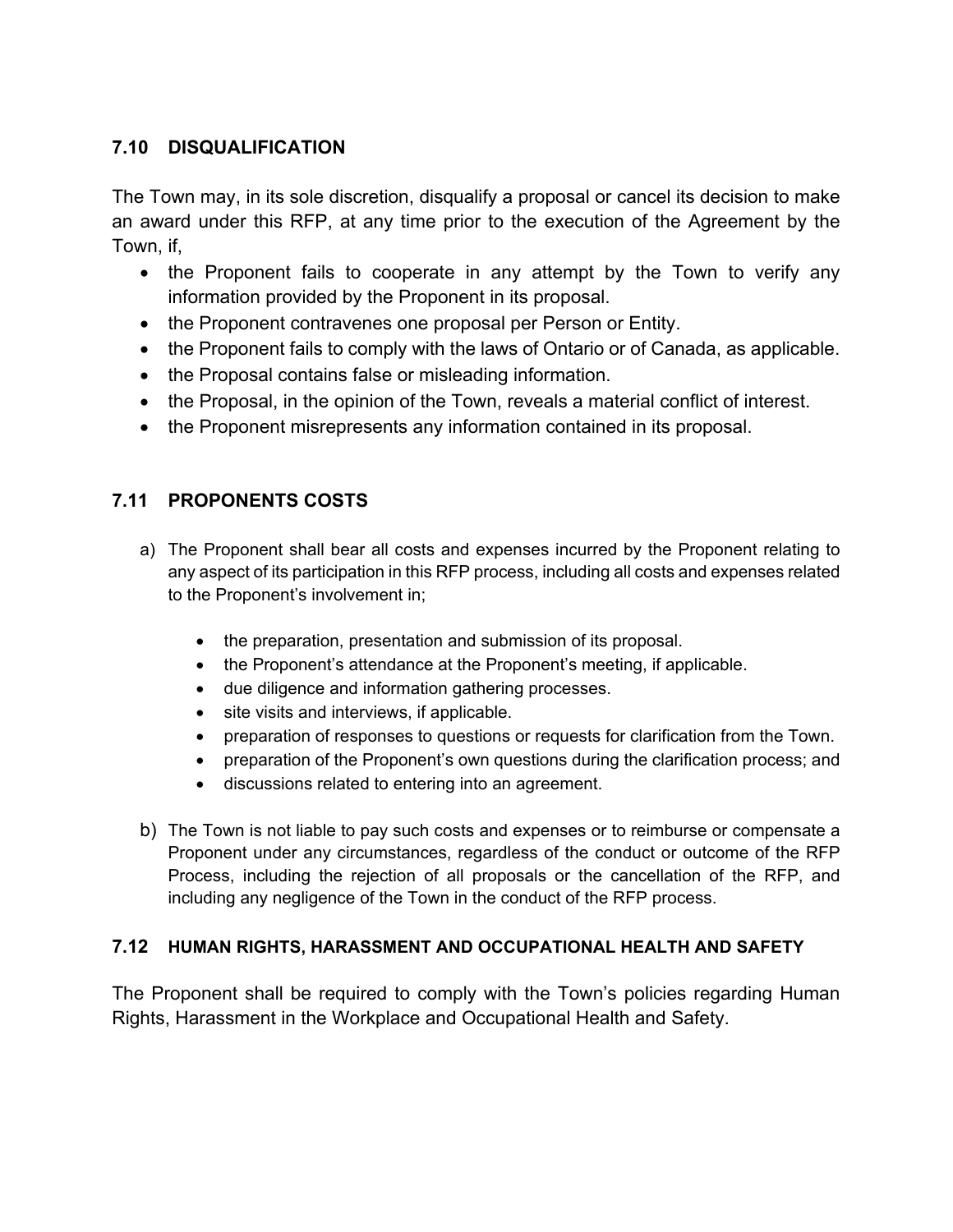### **8.0 EVALUATION, NEGOTIATION AND AWARD**

#### **Stages of Evaluation and Negotiation**

The Town of Cobourg will conduct the evaluation of proposals and negotiations in the following stages:

#### **Stage I – Mandatory Submission Requirements**

Stage I will consist of a review to determine which proposals comply with all of the mandatory submission requirements. The Town of Cobourg Staff will open both envelopes to conduct this review, but will re-seal the Pricing Envelope. The Pricing Envelope will not be reviewed by the evaluation committee until after Stage II.

If the proponent fails to satisfy the mandatory submission requirements within the RFP document, its proposal will be excluded from further consideration.

The mandatory submission requirements are set out in Section 9 - RFP Particulars:

#### **Stage II – Preliminary Evaluation**

Stage II will consist of the following two sub-stages:

#### **a) Mandatory Technical Requirements**

The Town will review the proposals to determine whether the mandatory technical requirements as set out in Section 9 - RFP Particulars have been met. Questions or queries on the part of the Town as to whether a proposal has met the mandatory technical requirements will be subject to the verification and clarification process between the Proponent and the Town.

#### **b) Rated Criteria**

The Town will evaluate each qualified proposal on the basis of the non-price rated criteria as set out in the RFP Particulars Section 9 to arrive at a preliminary rated criteria score. Only proposals that meet the thresholds set out in that section will proceed to Stage III – Pricing.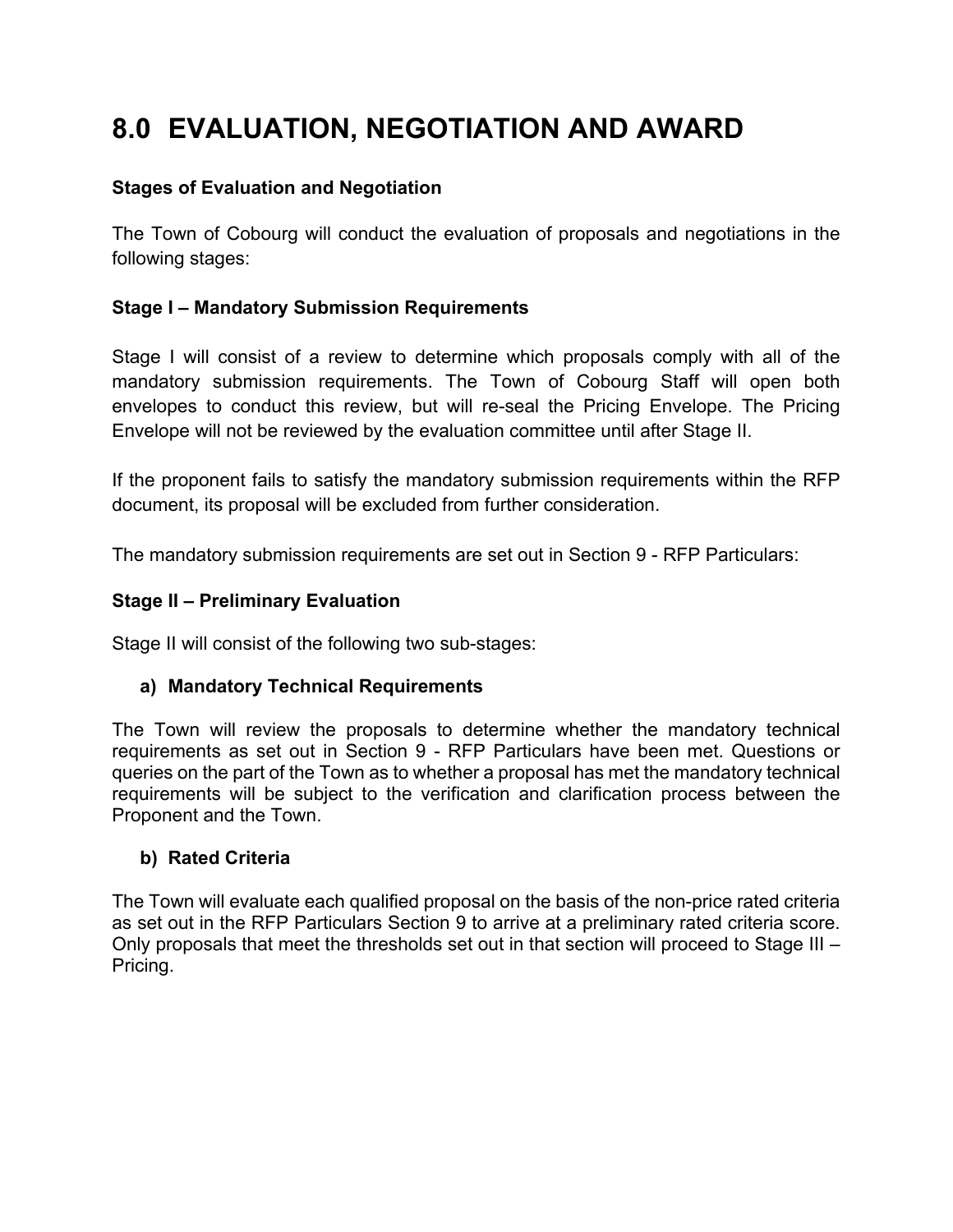#### **Stage III – Pricing, Preliminary Ranking, and Presentation**

Stage III will begin with the opening of the Pricing Envelope and a scoring of the submitted pricing of each qualified proposal in accordance with the price evaluation method set out in the Pricing Form (Appendix B).

After the completion of the pricing evaluation, the pricing scores and the preliminary rated criteria scores from Stage II will be added together to arrive at a preliminary total score for each proponent. Only the three (3) proponents with the highest preliminary total scores will continue further in the evaluation process.

Subject to the following paragraph, the three (3) proponents with the highest preliminary total scores will be invited to provide a presentation or demonstration to the Town of Cobourg. The presentation or demonstration will be evaluated based on the rated criteria as shown in the evaluation criteria.

If there is a difference of ten or more percentage points (10.0 points out of the 100 total available points) between the preliminary total score of the top-ranked proponent and the preliminary total score of the second-ranked proponent, the Town may choose not to engage in the presentation stage and may proceed directly to contract negotiations with the top-ranked proponent. In that case, each proponent's preliminary total score will become its final total score.

#### **Stage IV – Ranking and Contract Negotiations**

#### **Final Ranking of Proponents**

After the completion of Stage III, a final total score will be calculated for each remaining proponent based on the pricing score and the final rated criteria score from Stage III. The proponents will then be ranked based on their final total scores. The top-ranked proponent will receive a written invitation to enter into direct contract negotiations to finalize the agreement with the Town. In the event of a tie, the selected proponent will be selected by way of coin toss.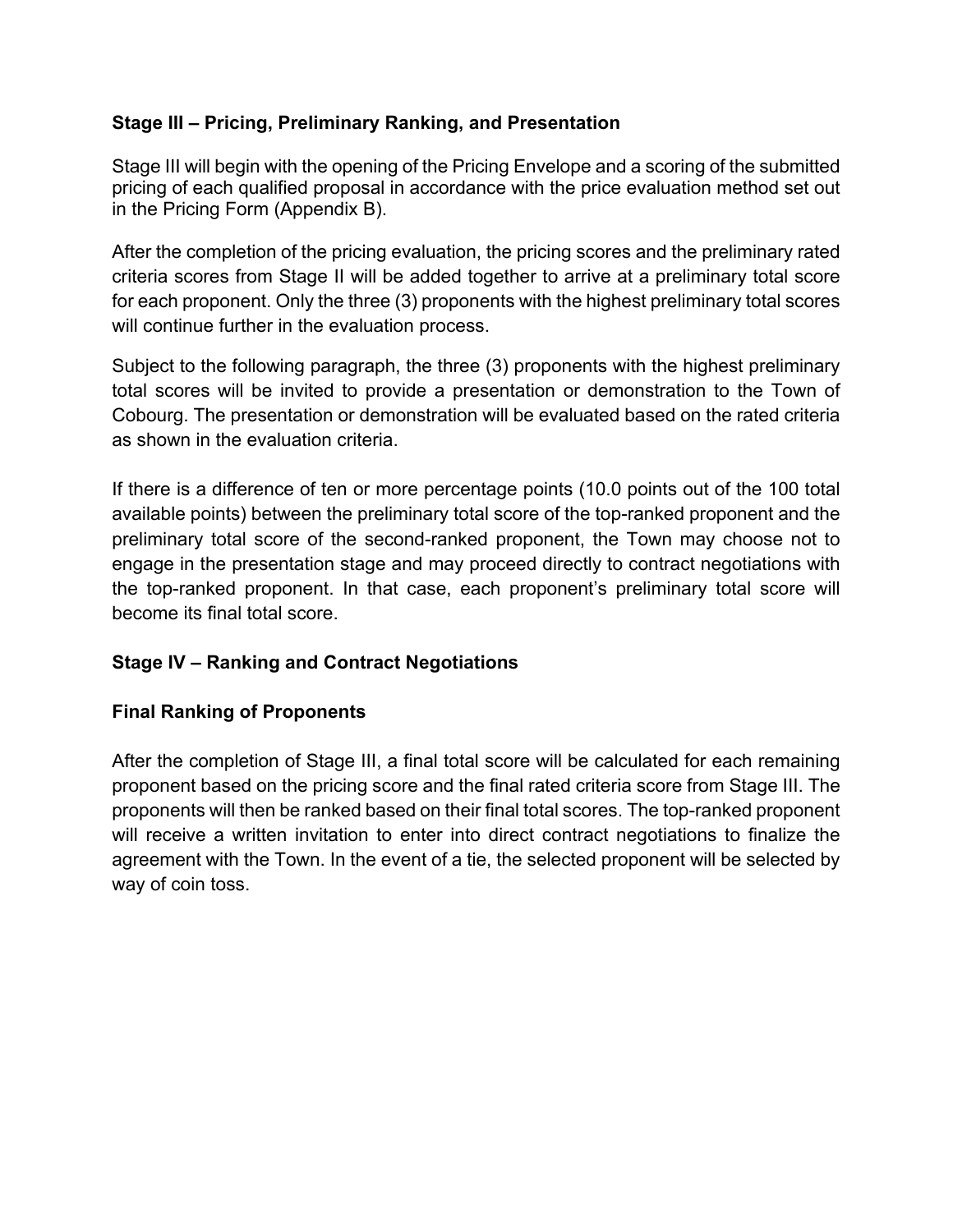#### **Contract Negotiation Process**

Any negotiations will be subject to the process rules contained in the Terms and Conditions of the RFP Process and will not constitute a legally binding offer to enter into a contract on the part of the Town or the proponent and there will be no legally binding relationship created with any proponent prior to the execution of a written agreement. Negotiations may include requests by the Town for supplementary information from the proponent to verify, clarify or supplement the information provided in its proposal or to confirm the conclusions reached in the evaluation, and may include requests by the Town for improved pricing or performance terms from the proponent.

#### **Time Period for Negotiations**

The Town of Cobourg intends to conclude negotiations and finalize the agreement with the top-ranked proponent during the Contract Negotiation Period, commencing from the date the Town invites the top-ranked proponent to enter negotiations.

#### **Failure to Enter into Agreement**

If the Town is not satisfied or if the parties cannot conclude negotiations and finalize the agreement for the Deliverables within the Contract Negotiation Period, the Town may discontinue negotiations with the top-ranked proponent and may invite the next-bestranked proponent to enter into negotiations. This process will continue until an agreement is finalized, until there are no more proponents remaining that are eligible for negotiations or until the Town elects to cancel the RFP process.

#### **Notification of Negotiation Status**

Other proponents that may become eligible for contract negotiations may be notified at the commencement of the negotiation process with the top-ranked proponent.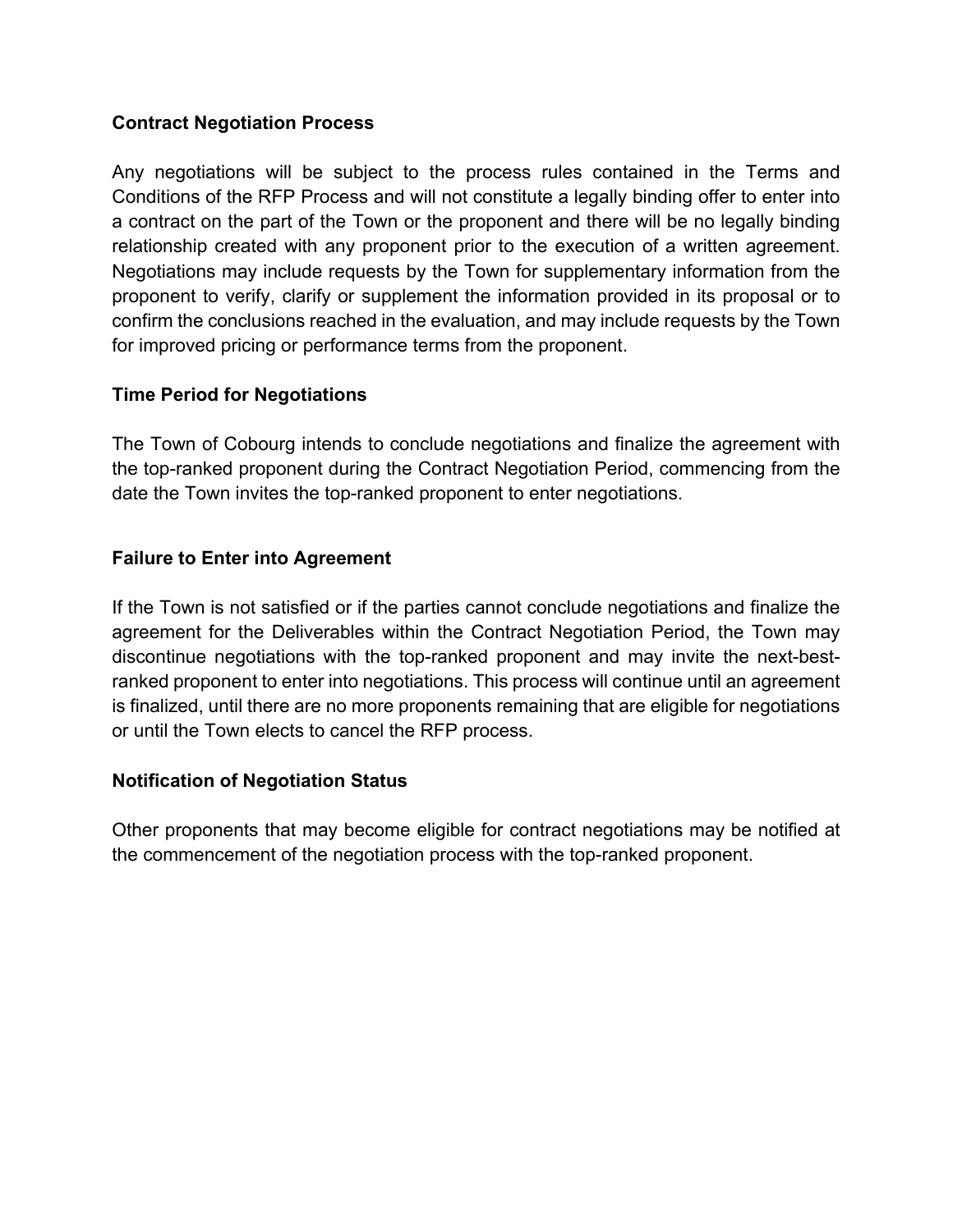### **9.0 RFP PARTICULARS**

#### **9.1 SCOPE OF WORK**

#### **Project scope includes the following:**

#### **Service Provision:**

- Review the 2022 operating budget for the Town to identify the distribution of existing funding sources between taxation and user fees.
- Review the existing User Fee By-Laws as provided in Annex "B", being By-Law #030-2016, #088-2017, #046-2019 and #087-2021.
- Compare the Town's existing user fees to those charged by other municipalities and assess the reasonableness of the Town's current user fee structure.
- Identify user fees charged by other municipalities that are not currently being charged by the Town to provide an indication of potential opportunities for new user fees.
- Review existing user fee policies and create new policies with respect to the period to be covered by the user fee by-law, provisions for an annual update to user fees and a suggested methodology to use for these annual updates.
- Recommend and prepare policies relating to cancellations, collections and refunds of user fees.
- Evaluate strategies to address affordability and other concerns, including subsidized fees for low-income residents, reduced fee structures for seniors and other designated customer segments including administrative methodologies for implementation.
- Give consideration to a segmented user fee structure for residents versus nonresidents of the municipality.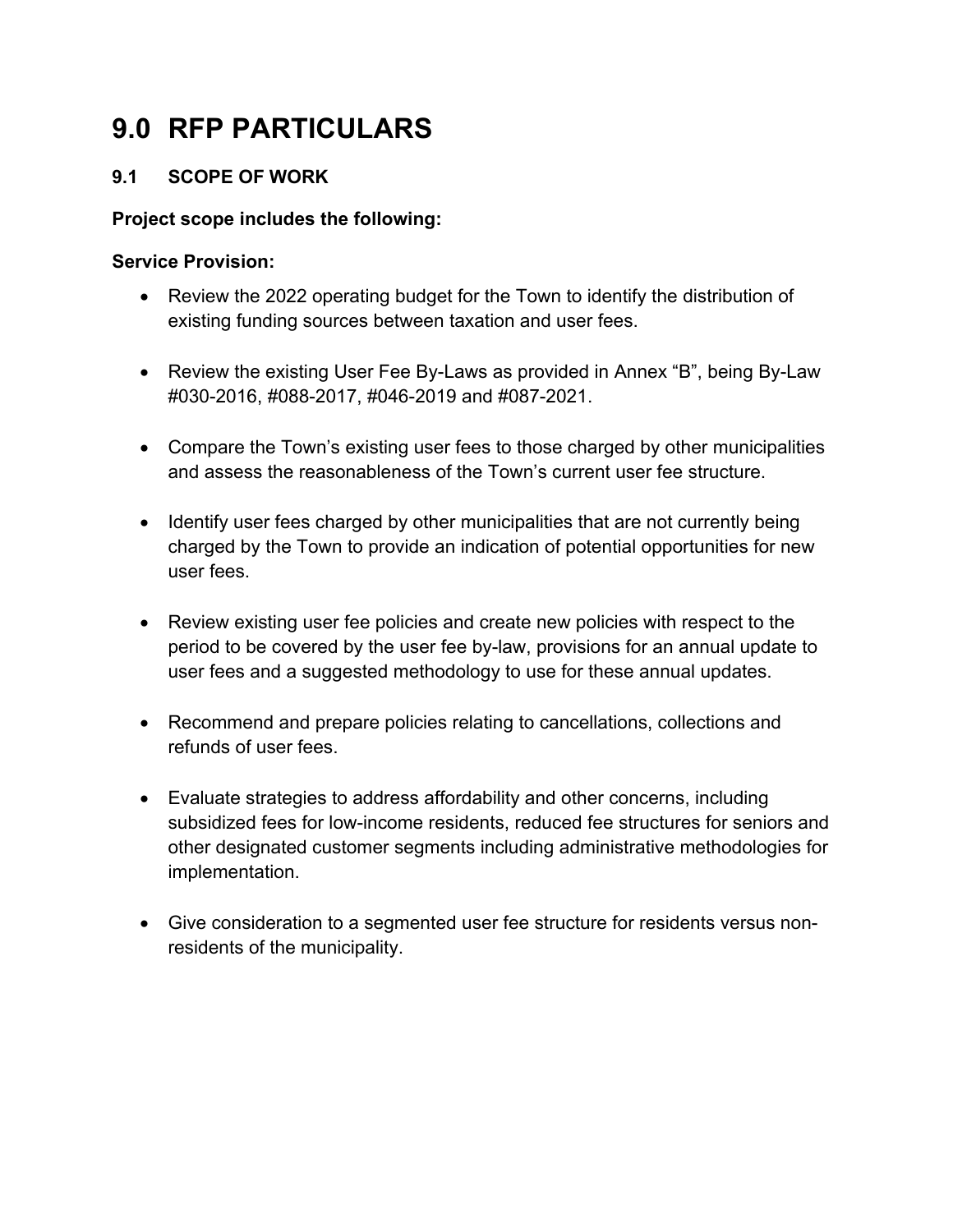#### **Existing User Fee structure to be considered within scope of study:**

- Attached to this RFP document as Annex "B" are copies of existing User Fee By-Laws for the Town of Cobourg.
- In general, the existing user fees can be summarized under the following categories:
	- Building Standards, including non-building code fees
	- Cobourg Community Centre
	- Victoria Hall, Concert Hall
	- Environmental Services
	- Finance
	- Fire Services
	- Legislative services, including licenses
	- GIS
	- Waterfront, including Marina
	- Trailer Park
	- Engineering and public works
	- Parks
	- Planning applications
	- Special Events
	- Tourism
	- Transit
	- Municipal Buildings, including Victoria Hall and Cobourg Market Building.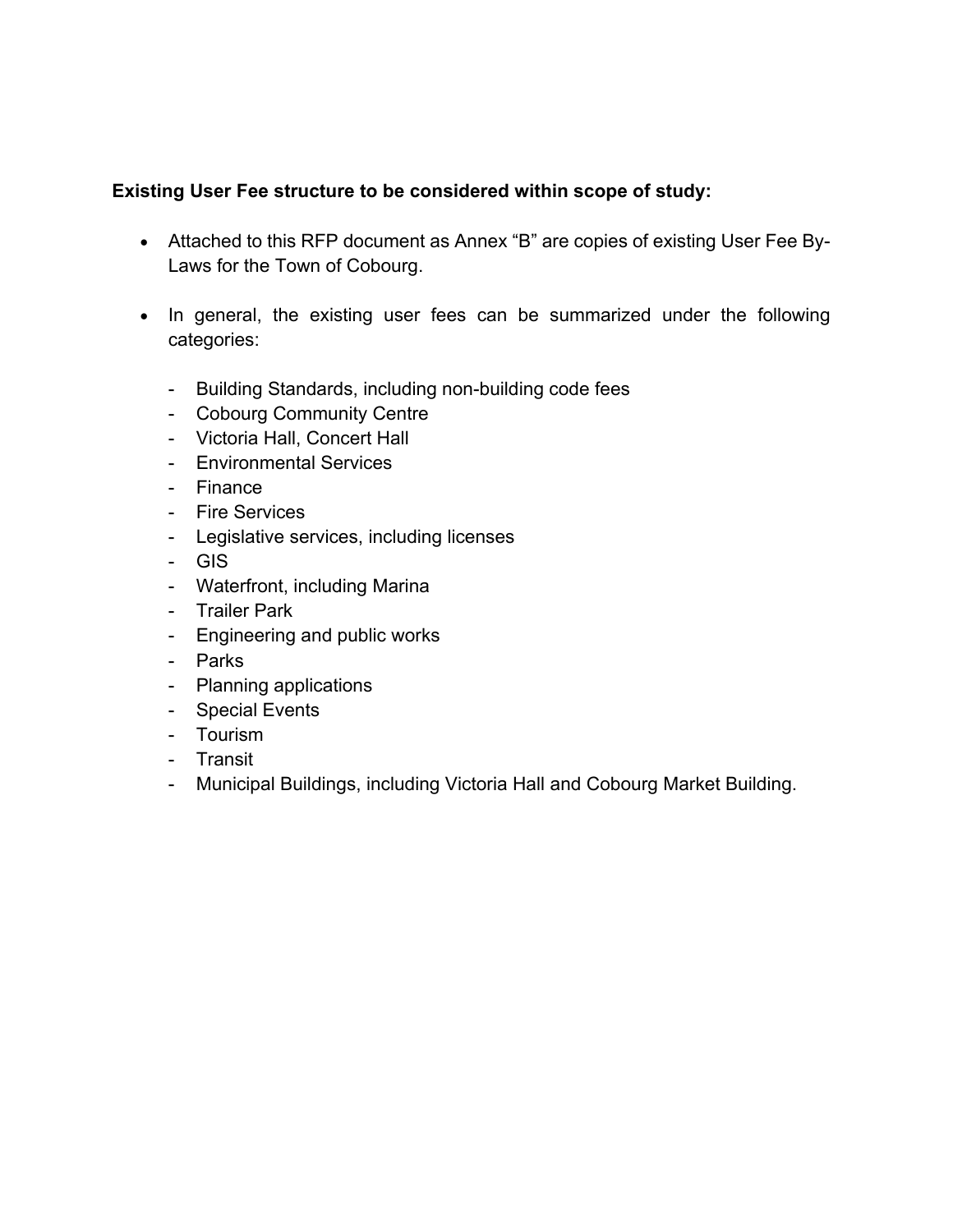#### **Deliverables Required:**

- Provide the Town with a report including suggested changes (increases / decreases) to existing User Fees based on comparison to similar fees being charged by a comparator group of municipalities.
- Provide the Town with suggestions for possible User Fees not currently being charged.
- Provide the Town with a suggested methodology for determining User Fees that can be justified based on the costs to deliver the specific services while taking into consideration the nature of the specific service. Specifically, public services which benefit the general public and it is impossible to exclude someone from using or enjoying the benefits provided by the service; private services which benefit specific individuals, groups or businesses where it is possible to exclude someone from using the service; and mixed services which benefit the general public as well as the specific individual, group or service using the service.
- Develop policies to be used to ensure that User Fees are charged and collected on a fair and equitable basis.
- Establish a suggested schedule for the review, update and approval of the User Fee schedule and an objective process for this review and a proposed timeline for future Comprehensive User Fee Studies to be performed.
- The consultant is not limited by the deliverables as outlined and may provide additional deliverables as part of their proposal.

#### **Public Consultation**

The consultant should make recommendations as to the extent of public participation that is required to ensure a successful User Fee review program. It is anticipated that a comprehensive study will only be effective if it is developed, endorsed and implemented in some level of consultation. As such, it will be important that the community be consulted as the study progresses.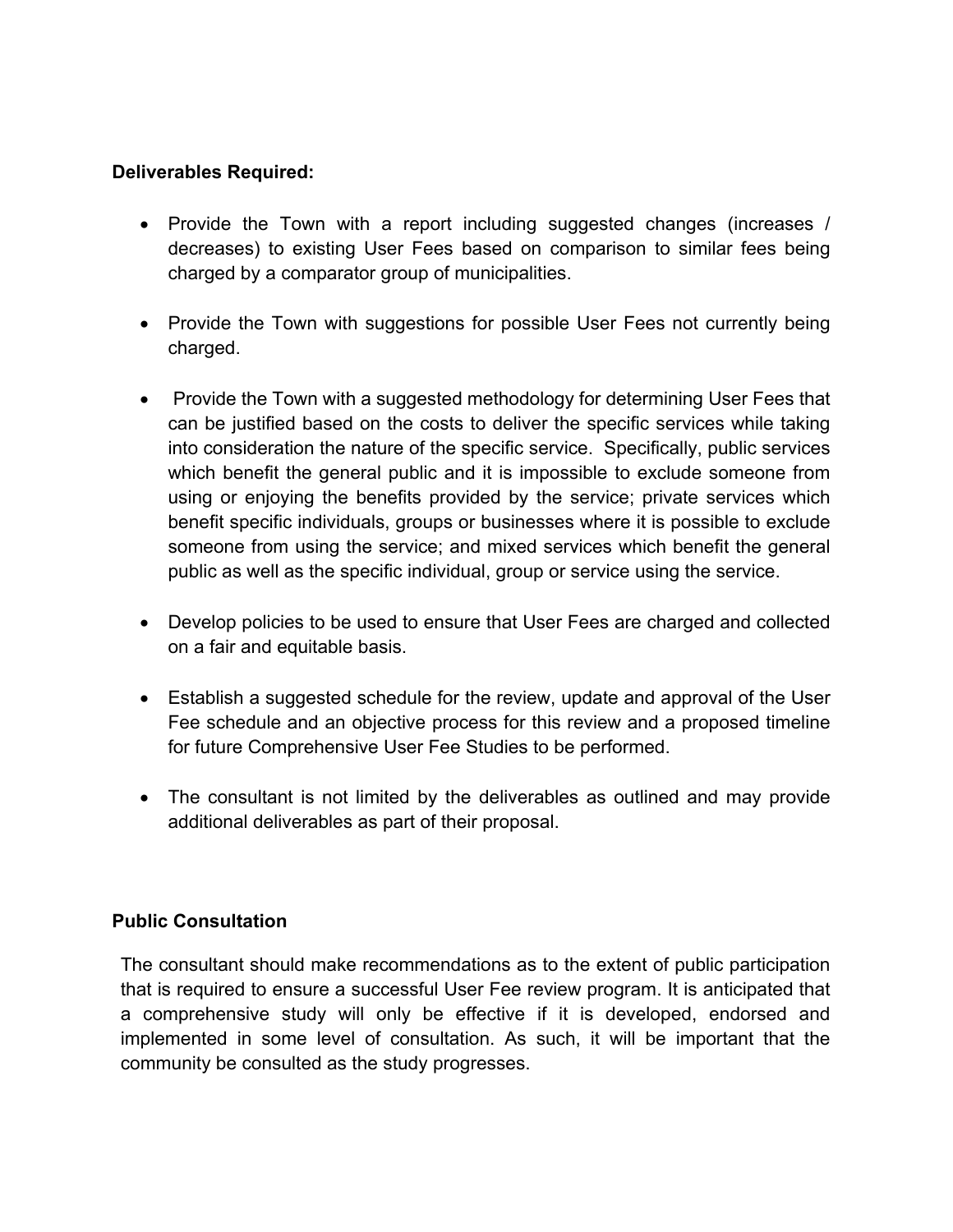#### **Internal Participation**

It must be recognized that consultation with Town Council and staff members is an important component of this process. Town staff have valuable knowledge of their positions and departments and will be instrumental in providing feedback that will help inform the User Fee Study. The staff deliver the Town services and have the best understanding of what works and what does not.

#### **User Fee Study Team**

There will be a small User Fee Study team appointed to manage the study and work with the successful consultant. This committee will be selected with the assistance of the successful consultant, and a Terms of Reference will be developed by the Consultant to guide the work of the team. The consultant will guide the study process in accordance with the approved work plan and related schedule under the direction of this Team. The primary role of this Team will be to assist the consultant in completing the study.

#### **Role of the Consultant**

The consultant will provide independent expertise and advice on the Comprehensive User Fee Study and will be responsible for the following:

- Design of a Comprehensive User Fee Study to be provided to Council for use in the 2023 and future budget preparation processes.
- Design and facilitate public consultation and Council / staff participation meetings as appropriate.
- Attend Council meetings as required.
- Take all minutes of all consultation and participation meetings.

The minimum requirements for Proposals in response to this RFP are as described in this document. A Proponent may submit additional information that it feels is relevant to the provision of the services described herein.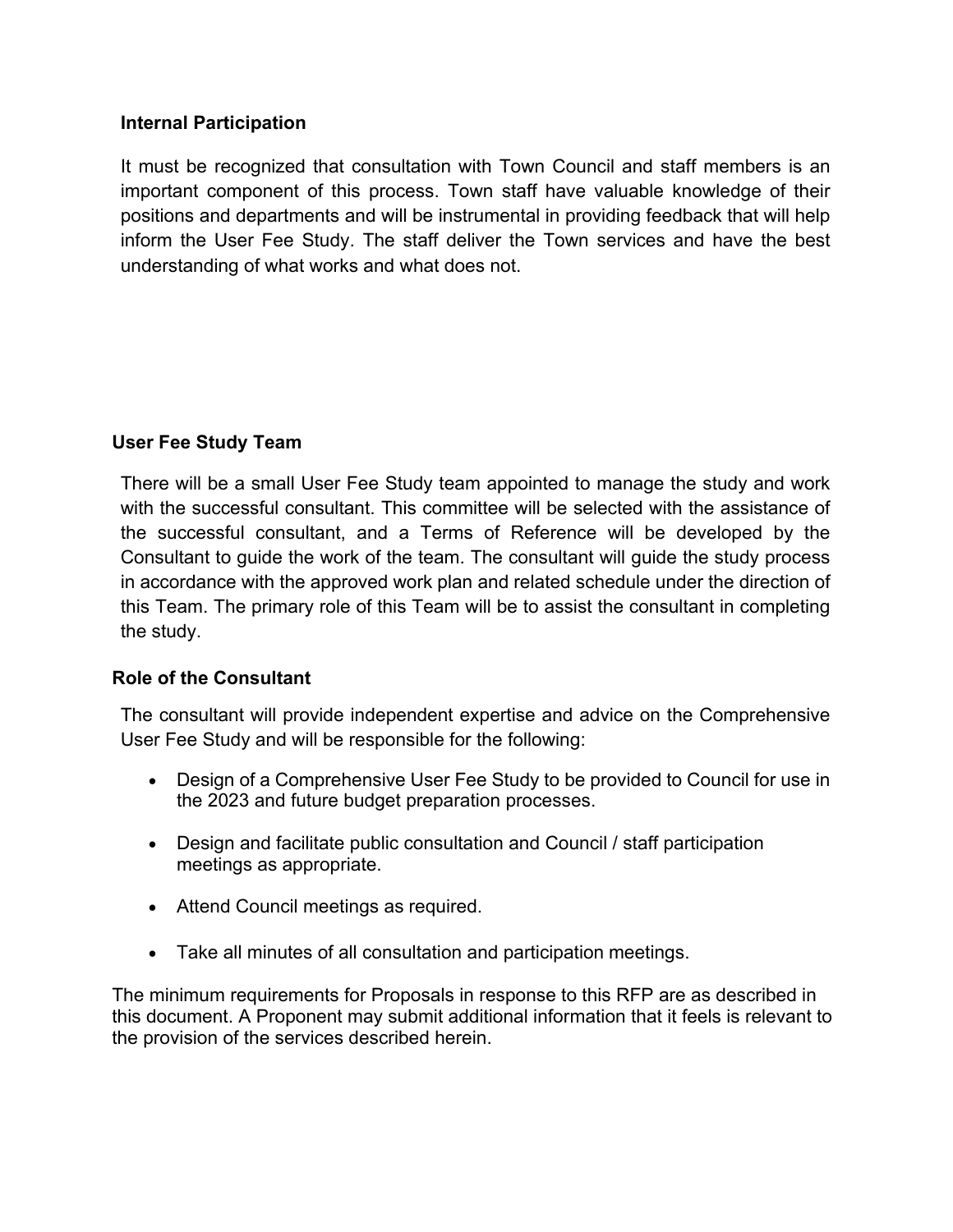#### **Required Skill Set for the Consultant**

Preference will be given to a single consultant, (creating cost and communication efficiencies), that can complete all of the tasks as identified throughout this RFP document. At a minimum, the consultant requires the following skill set:

- Experienced with program or service review processes.
- Experienced with alternative service delivery.
- Experienced with both municipal service delivery as well as business / private industry service delivery.
- In-depth knowledge of public participation tools and techniques.
- Strong communication / facilitation and writing skills.
- An ability to adjust facilitation techniques to ensure the success of the process.
- Ability to be a neutral third party.
- Willing to address process issues with sensitivity towards all participants.
- Be results-oriented.

It is expected that all participants on the consultant team, including those performing field work at the Town, will have experience with municipal user fee studies and a complete knowledge of municipal services.

#### **Exclusions**

The following Boards and their employees will not be included in the Comprehensive User Fee Study:

- Town of Cobourg Holdings Inc, and its subsidiary companies
- Cobourg Downtown Business Improvement Area Board
- Cobourg Public Library Board
- Cobourg Police Services Board
- Building Code and Development Charge Fees

#### **Study Administration and Timing**

This project will be managed by the Comprehensive User Fee Study Team, who will ensure that the Terms of Reference are met. This Team will provide their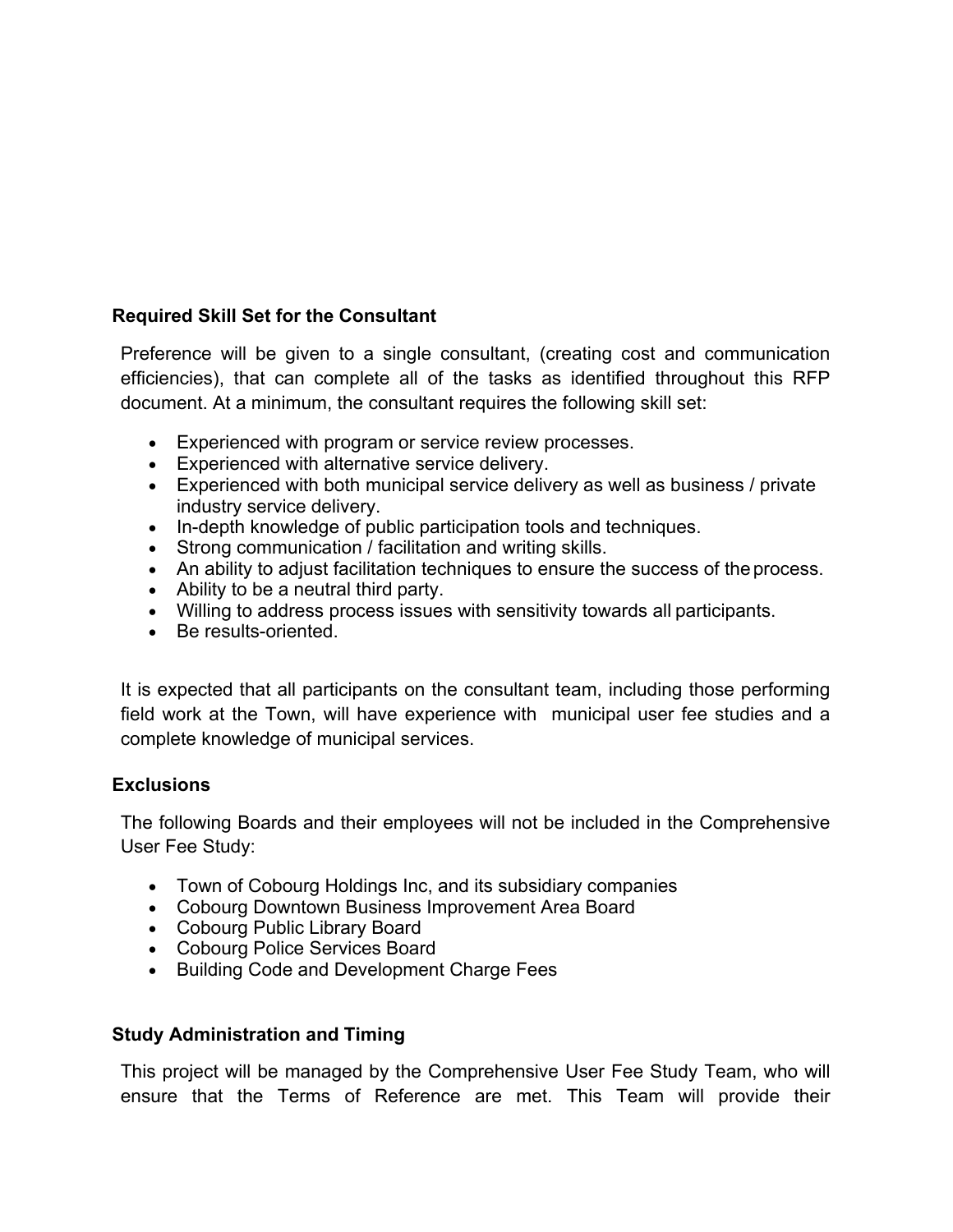recommendation to Council.

The study is to commence during the second half of 2022 and be completed no later than September 30, 2022, such that the newly elected Municipal Council may consider the recommendations of the report for purposes of the 2023 municipal budget. The proposal should include a detailed study schedule, including timelines, which clearly indicates points of public participation and key deliverables. The study schedule will be prepared by the consultant, and implemented by the consultant in conjunction with the Comprehensive User Fee Study Team.

#### **Agreement for Professional Consulting**

Each Proponent, by submitting a Proposal, represents that the Proponent has read, completely understands, and accepts the terms and conditions of this RFP in full. Each Proponent further agrees that should its Proposal be successful, the Proponent shall enter into an Agreement for Professional Consulting Services with the Town. The Town will be responsible for the preparation of the required contract, which will be viewed by the consultant prior to execution.

The consultant will submit invoices for payment to the Town Treasurer's office. Timing of progress payments will be agreed to in advance of the commencement of work, and will be based on the receipt of project deliverables as outlined in the agreement for professional consulting.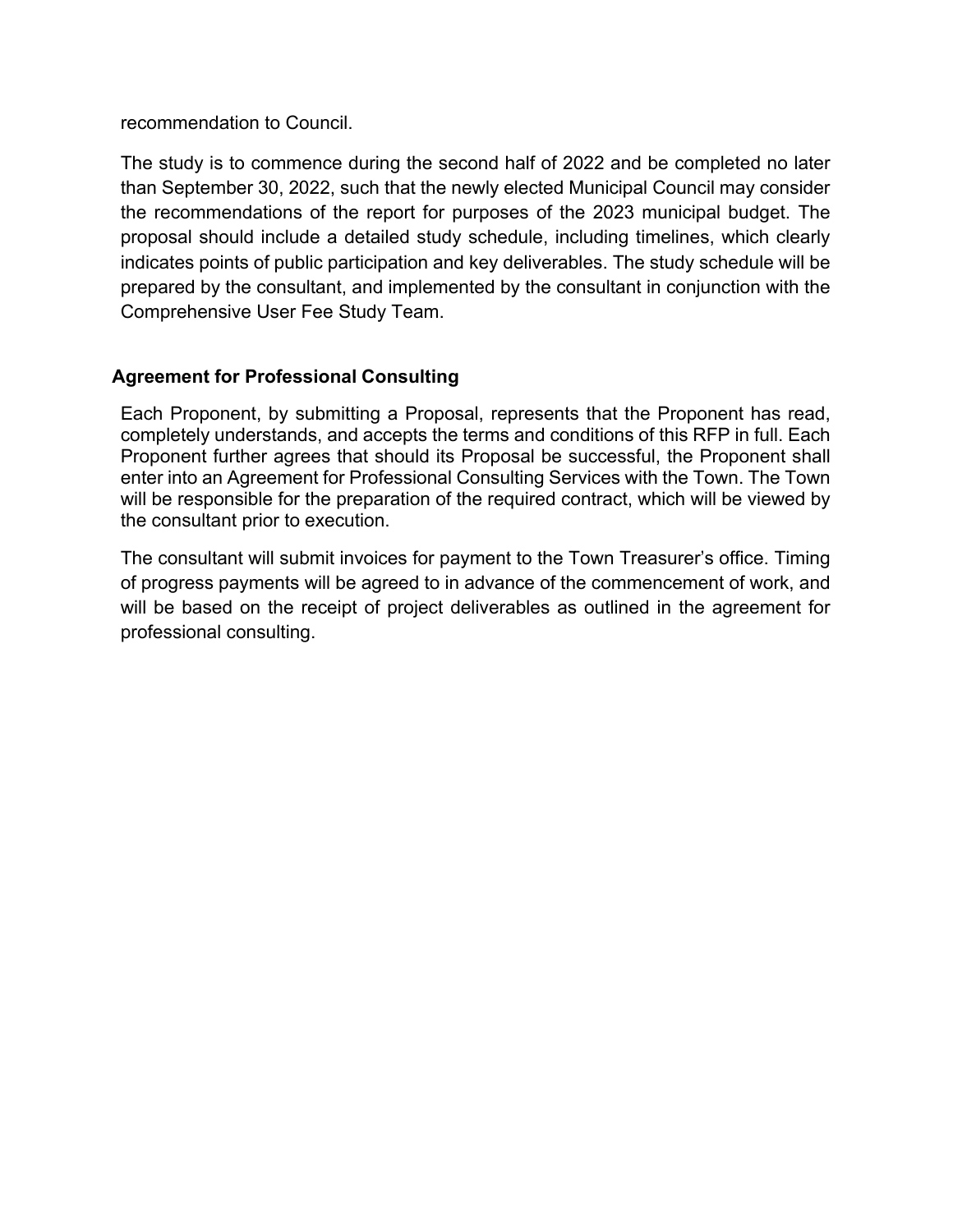### **10.0 EVALUATION AND MUNICIPALITY'S RIGHTS**

#### **Review Committee**

The CAO will determine the individuals who will form part of the review committee and review submissions. The CAO will prepare a recommendation report to Council with respect to the approval of the successful Proponent and award the contract to the successful candidate.

#### **Evaluation Criteria**

All Proposals will be evaluated using the evaluation matrix as set out within this RFP document, as follows:

- a. Reputation of the Firm including experience and qualifications of the principals and key team members in performance of Comprehensive User Fee Studies in a municipal setting – 30%
- b. Methodology proposed and overall content of the proposal 30%
- c. Overall quality of the proposal 10%
- d. Demonstrated understanding of the required deliverables 10%
- e. Price 20%

Total of Evaluation Rating – 100%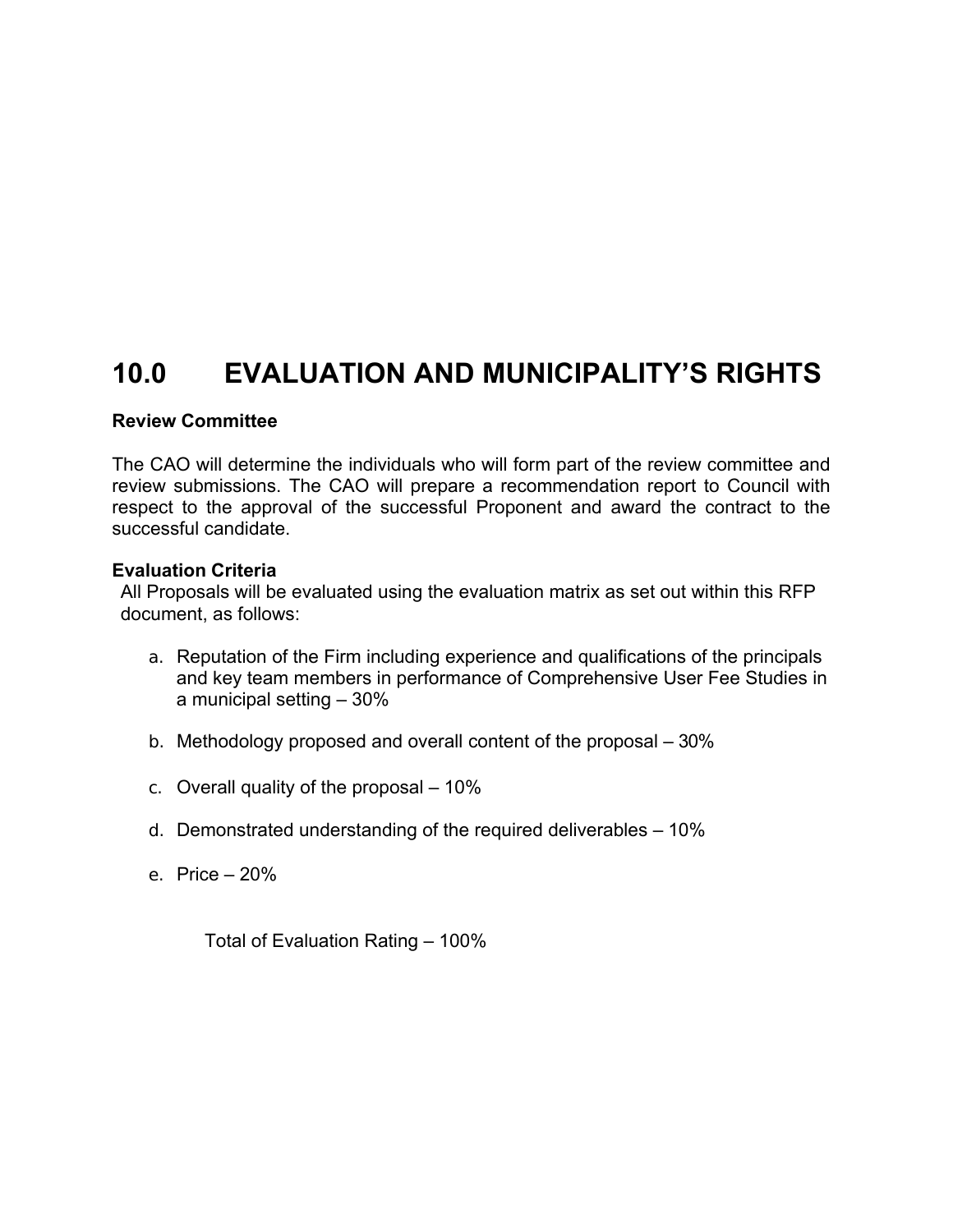#### **APPENDIX A – SUBMISSION LABEL**

#### **TOWN OF COBOURG**

#### **REQUEST FOR PROPOSAL**

#### **Town of Cobourg Comprehensive User Fee Study**

\_\_\_\_\_\_\_\_\_\_\_\_\_\_\_\_\_\_\_\_\_\_\_\_\_\_\_\_\_\_\_\_\_\_\_\_\_\_\_\_\_\_\_\_\_\_\_\_\_\_\_\_\_\_\_\_\_\_\_\_\_\_\_\_\_\_\_\_\_\_ **NAME OF COMPANY, FIRM OR INDIVIDUAL (HEREIN KNOWN AS THE 'COMPANY')** 

#### \_\_\_\_\_\_\_\_\_\_\_\_\_\_\_\_\_\_\_\_\_\_\_\_\_\_\_\_\_\_\_\_\_\_\_\_\_\_\_\_\_\_\_\_\_\_\_\_\_\_\_\_\_\_\_\_\_\_\_\_\_\_\_\_\_\_\_\_\_\_ **UNIT NUMBER AND STREET ADDRESS**

 $\mathcal{L}_\mathcal{L} = \mathcal{L}_\mathcal{L} = \mathcal{L}_\mathcal{L} = \mathcal{L}_\mathcal{L} = \mathcal{L}_\mathcal{L} = \mathcal{L}_\mathcal{L} = \mathcal{L}_\mathcal{L} = \mathcal{L}_\mathcal{L} = \mathcal{L}_\mathcal{L} = \mathcal{L}_\mathcal{L} = \mathcal{L}_\mathcal{L} = \mathcal{L}_\mathcal{L} = \mathcal{L}_\mathcal{L} = \mathcal{L}_\mathcal{L} = \mathcal{L}_\mathcal{L} = \mathcal{L}_\mathcal{L} = \mathcal{L}_\mathcal{L}$ 

\_\_\_\_\_\_\_\_\_\_\_\_\_\_\_\_\_\_\_\_\_\_\_\_\_\_\_\_\_\_\_\_\_\_\_\_\_\_\_\_\_\_\_\_\_\_\_\_\_\_\_\_\_\_\_\_\_\_\_\_\_\_\_\_\_\_\_\_\_\_

**TOWN PROVINCE POSTAL CODE**

**WEBSITE BUSINESS NUMBER** 

 $\mathcal{L}_\mathcal{L} = \mathcal{L}_\mathcal{L} = \mathcal{L}_\mathcal{L} = \mathcal{L}_\mathcal{L} = \mathcal{L}_\mathcal{L} = \mathcal{L}_\mathcal{L} = \mathcal{L}_\mathcal{L} = \mathcal{L}_\mathcal{L} = \mathcal{L}_\mathcal{L} = \mathcal{L}_\mathcal{L} = \mathcal{L}_\mathcal{L} = \mathcal{L}_\mathcal{L} = \mathcal{L}_\mathcal{L} = \mathcal{L}_\mathcal{L} = \mathcal{L}_\mathcal{L} = \mathcal{L}_\mathcal{L} = \mathcal{L}_\mathcal{L}$ **TELEPHONE NUMBER FAX NUMBER** 

**CONTACT PERSON EMAIL** 

**\_\_\_\_\_\_\_\_\_\_\_\_\_\_\_\_\_\_\_\_\_\_\_\_\_\_\_\_\_ Name Printed**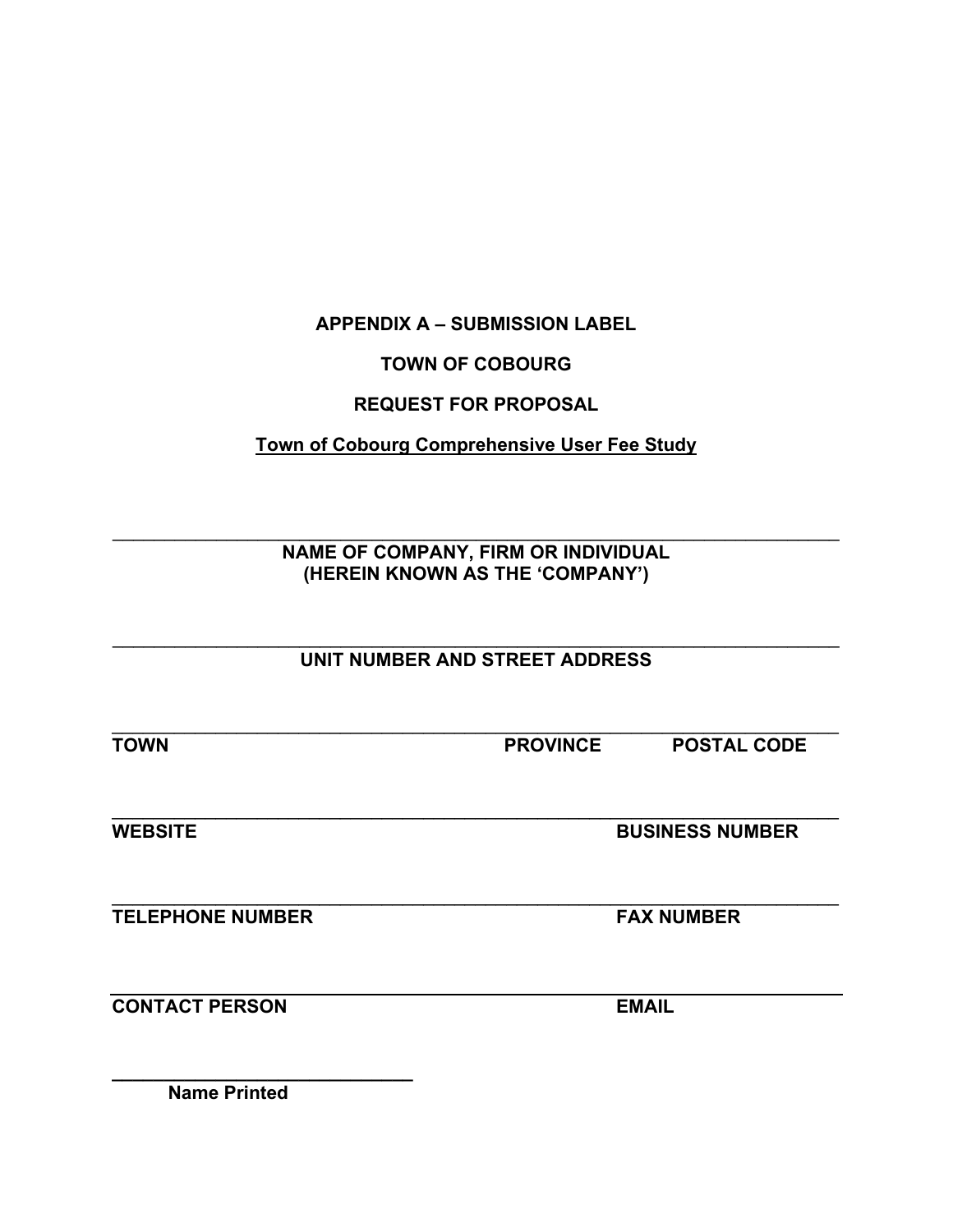Signature (Seal)

**Date**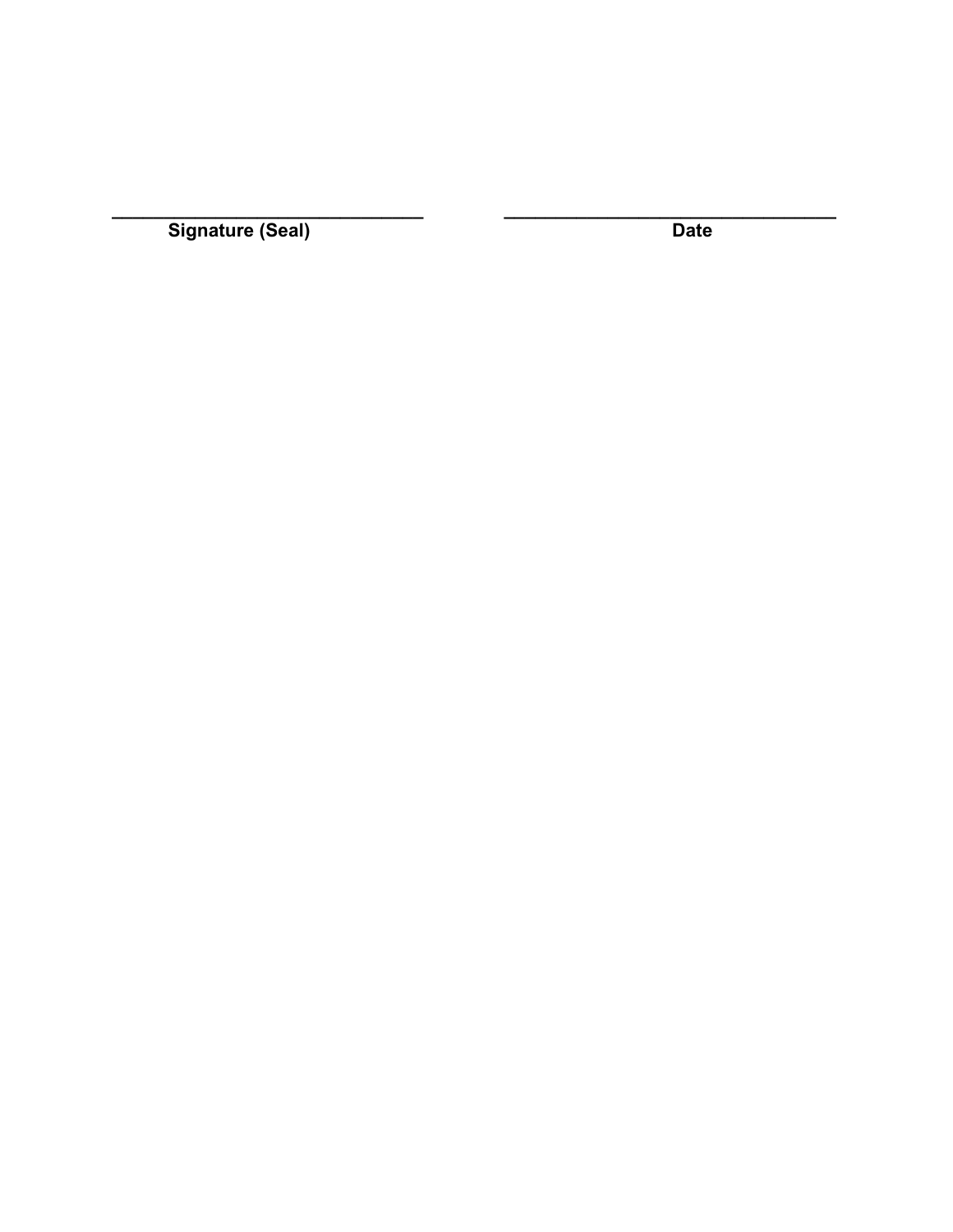### **APPENDIX B – PRICING FORM**

#### **1. Instructions on How to Complete Pricing Form**

- a) Rates must be provided in Canadian funds, inclusive of all applicable duties and taxes except for Harmonized Sales Tax (HST), which should be itemized separately.
- b) Rates quoted by the proponent must be all-inclusive and must include all labour and material costs, all travel and carriage costs, all insurance costs, all costs of delivery, all costs of installation and set-up, including any pre-delivery inspection charges, and all other overhead, including any fees or other charges required by law.
- c) Rates are to include all disbursements

#### **2. Evaluation of Pricing/ Financial proposal**

Pricing is worth 20% of the total score.

Pricing will be scored based on a relative pricing formula using the rates set out in the Pricing Form. Each proponent will receive a percentage of the total possible points allocated to price for the particular category it has bid on, which will be calculated in accordance with the following formula:

(Lowest Price **÷** Proponents Price) **X** weighting (20) **=** Proponents Pricing Points.

#### **3) Pricing Form Lump Sum Fee for Services**

**\$\_\_\_\_\_\_\_\_\_\_\_\_\_\_\_\_\_\_\_,excluding HST** 

**Additional Services (If Any)– (To be negotiated separately)** 

**\_\_\_\_\_\_\_\_\_\_\_\_\_\_\_\_\_\_\_\_\_\_\_**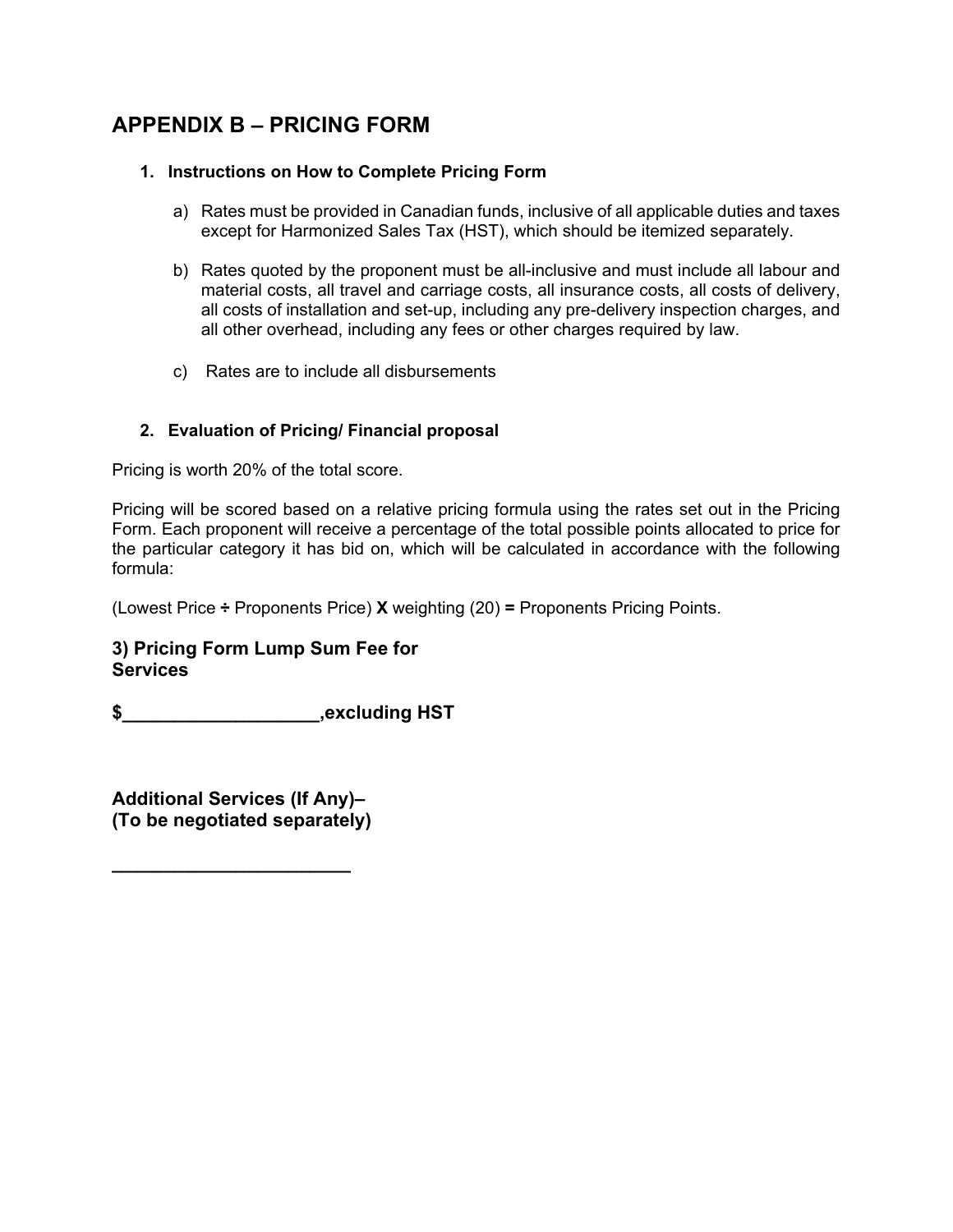#### **Appendix C – Similar Work Experience and References**

Please list a **minimum of three** past projects including references where your company has provided similar goods or services within the last five years.

| <b>Project Description</b> | Reference Contact<br>Information |
|----------------------------|----------------------------------|
| $\overline{1}$ .           |                                  |
|                            |                                  |
|                            |                                  |
|                            |                                  |
| $\overline{2}$ .           |                                  |
|                            |                                  |
|                            |                                  |
|                            |                                  |
| $\overline{3}$ .           |                                  |
|                            |                                  |
|                            |                                  |
|                            |                                  |
|                            |                                  |

Note:

If insufficient space is provided in this Appendix, please provide the required information in the same format on a separate form and attach to this Appendix.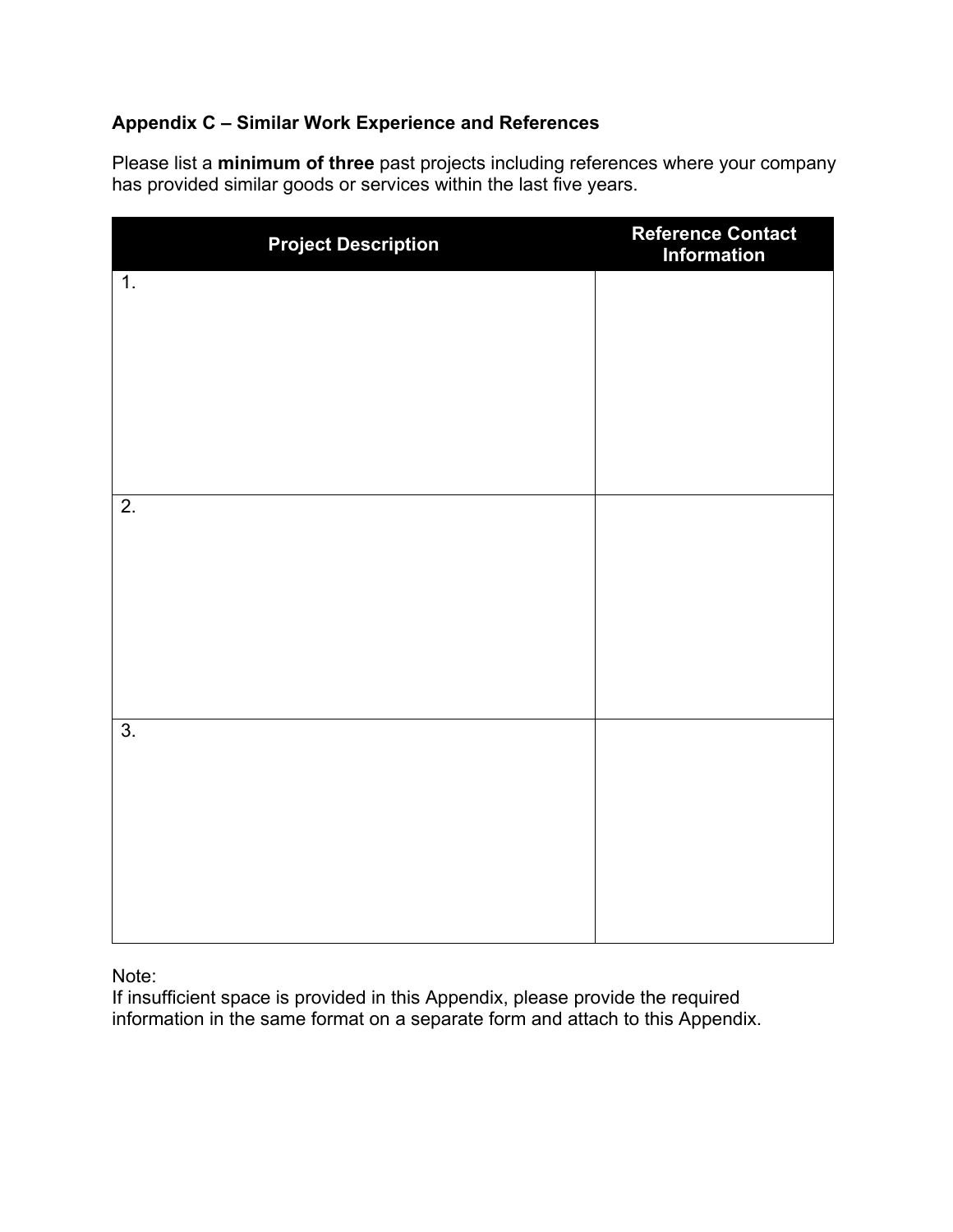Annex "A" Town of Cobourg Purchasing Policy By-law No.016-2012